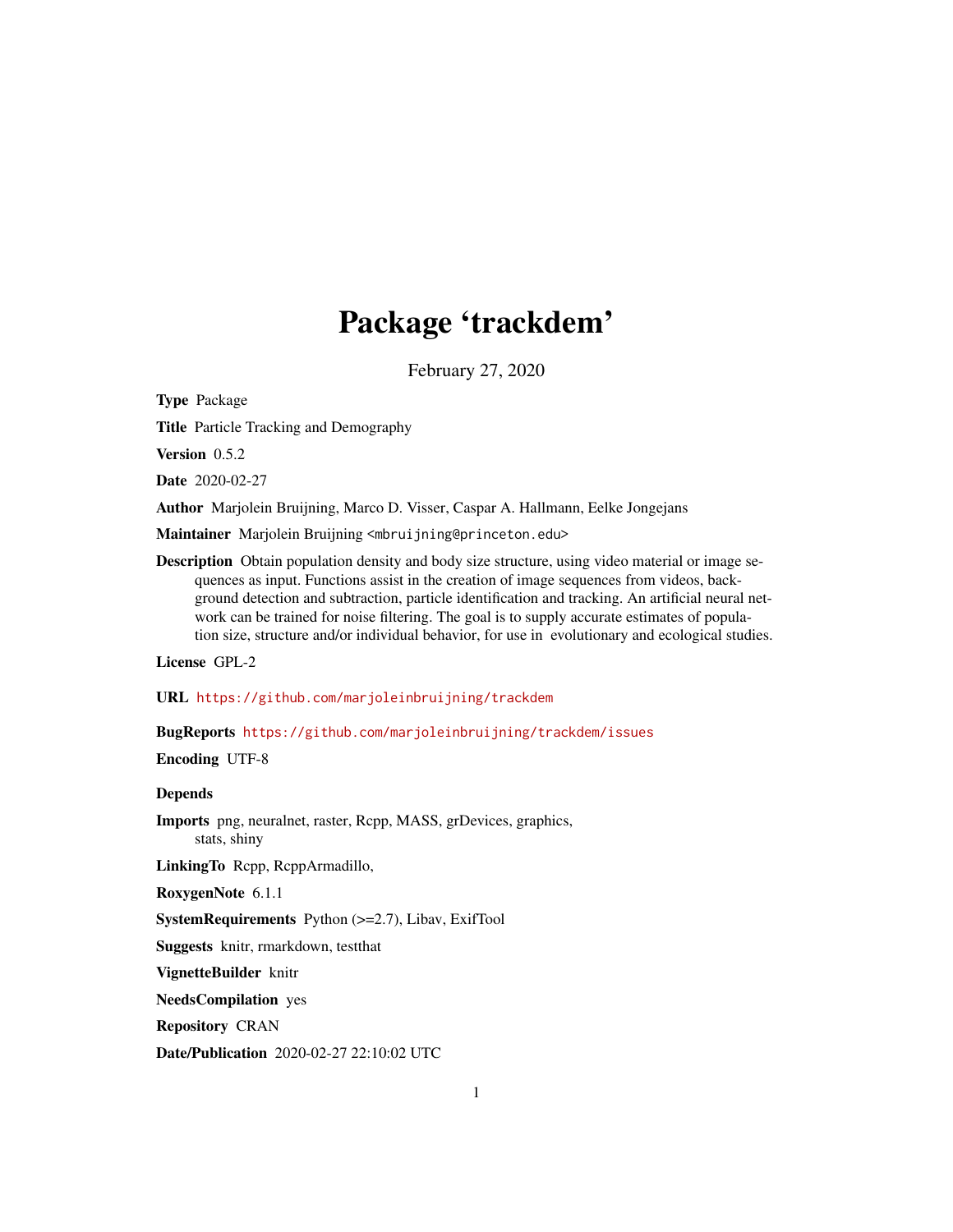# <span id="page-1-0"></span>R topics documented:

|       |          | $\overline{2}$          |
|-------|----------|-------------------------|
|       |          | $\overline{\mathbf{3}}$ |
|       |          | $\overline{4}$          |
|       |          | $\overline{5}$          |
|       |          | -7                      |
|       |          | - 8                     |
|       |          | $\overline{9}$          |
|       |          |                         |
|       |          |                         |
|       |          |                         |
|       |          |                         |
|       |          |                         |
|       |          |                         |
|       |          |                         |
|       |          |                         |
|       | trackdem |                         |
|       |          |                         |
|       |          |                         |
| Index |          | 22                      |

<span id="page-1-1"></span>createBackground *Background detection*

# Description

createBackground detects the still background, containing all motionless pixels (non particles). Three different methods to detect the background can be used.

# Usage

createBackground(colorimages, method = "mean")

# Arguments

| colorimages | Array of class 'TrDm' containing all images, obtained by loadImages.                                                                                                                                                                                                                                                   |
|-------------|------------------------------------------------------------------------------------------------------------------------------------------------------------------------------------------------------------------------------------------------------------------------------------------------------------------------|
| method      | Use method= 'mean' to calculate the mean value for each pixel and color. Use<br>method='powerroot' to deflate dark values (note, this can only be used for<br>dark particles on a light background). Use method='filter' to replace pixels<br>in which movement has occurred with the mode of neighboring values. Note |
|             | that method= 'filter' is computationally more intensive.                                                                                                                                                                                                                                                               |

# Value

Array of class 'TrDm' and 'colorimage' containing detected background.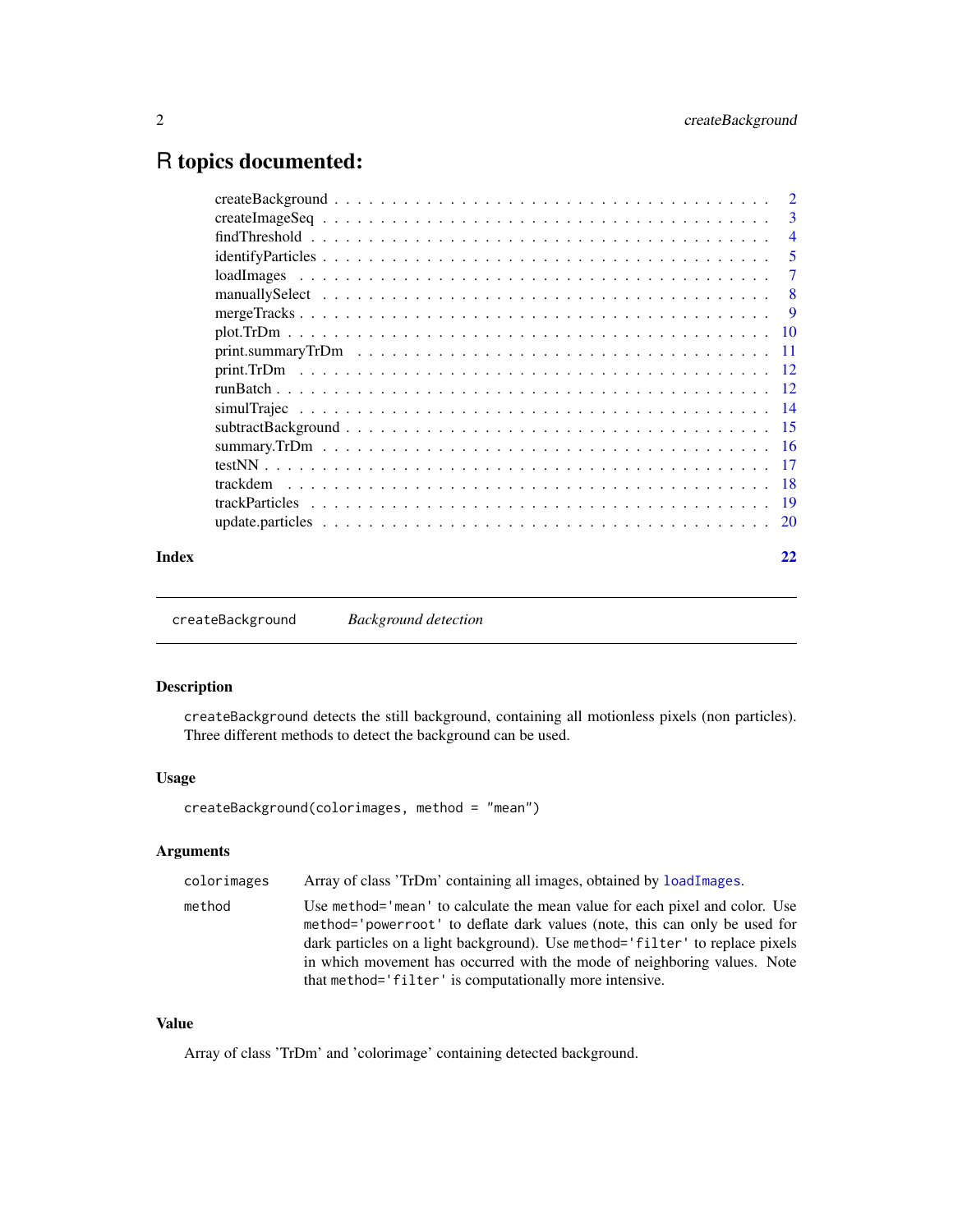# <span id="page-2-0"></span>createImageSeq 3

#### Author(s)

Marjolein Bruijning, Caspar A. Hallmann & Marco D. Visser

#### Examples

```
## Not run:
dir.create("images")
## Create image sequence
traj <- simulTrajec(path="images",
                    nframes=30,nIndividuals=20,domain="square",
                    h=0.01,rho=0.9,
                    sizes=runif(20,0.004,0.006))
## Load images
dir <- "images"
allFullImages <- loadImages (dirPictures=dir,nImages=1:30)
stillBack <- createBackground(allFullImages,method="mean")
plot(stillBack)
## End(Not run)
```
createImageSeq *Create image sequence*

#### Description

createImageSeq creates an image sequences (.png) using video files as input. All movies within a directory will be converted into an image sequence. For each movie, a new directory is created containing the recorded date and name of the movie.

#### Usage

```
createImageSeq(moviepath = "Movies", imagepath = "ImageSequences",
  x = 1920, y = 1080, fps = 15, nsec = 2, start = NULL,
  stop = NULL, ext = "MTS", libavpath = "avconv",exiftoolpath = "exiftool", pythonpath = "python", verbose = FALSE,
  logfile = FALSE)
```
#### Arguments

| moviepath    | Path to existing directory containing the video files. By default, 'Movies' is<br>used.                                                          |
|--------------|--------------------------------------------------------------------------------------------------------------------------------------------------|
| imagepath    | Path to location of a directory in which image sequences should be saved. By<br>default, 'ImageSequences' is used (and created if not existing). |
| $\mathsf{x}$ | Number of pixels in horizontal direction; default is 1920 (HD).                                                                                  |
| У            | Number of pixels in vertical direction; default is 1080 (HD).                                                                                    |
| fps          | Frames per second, default is 15.                                                                                                                |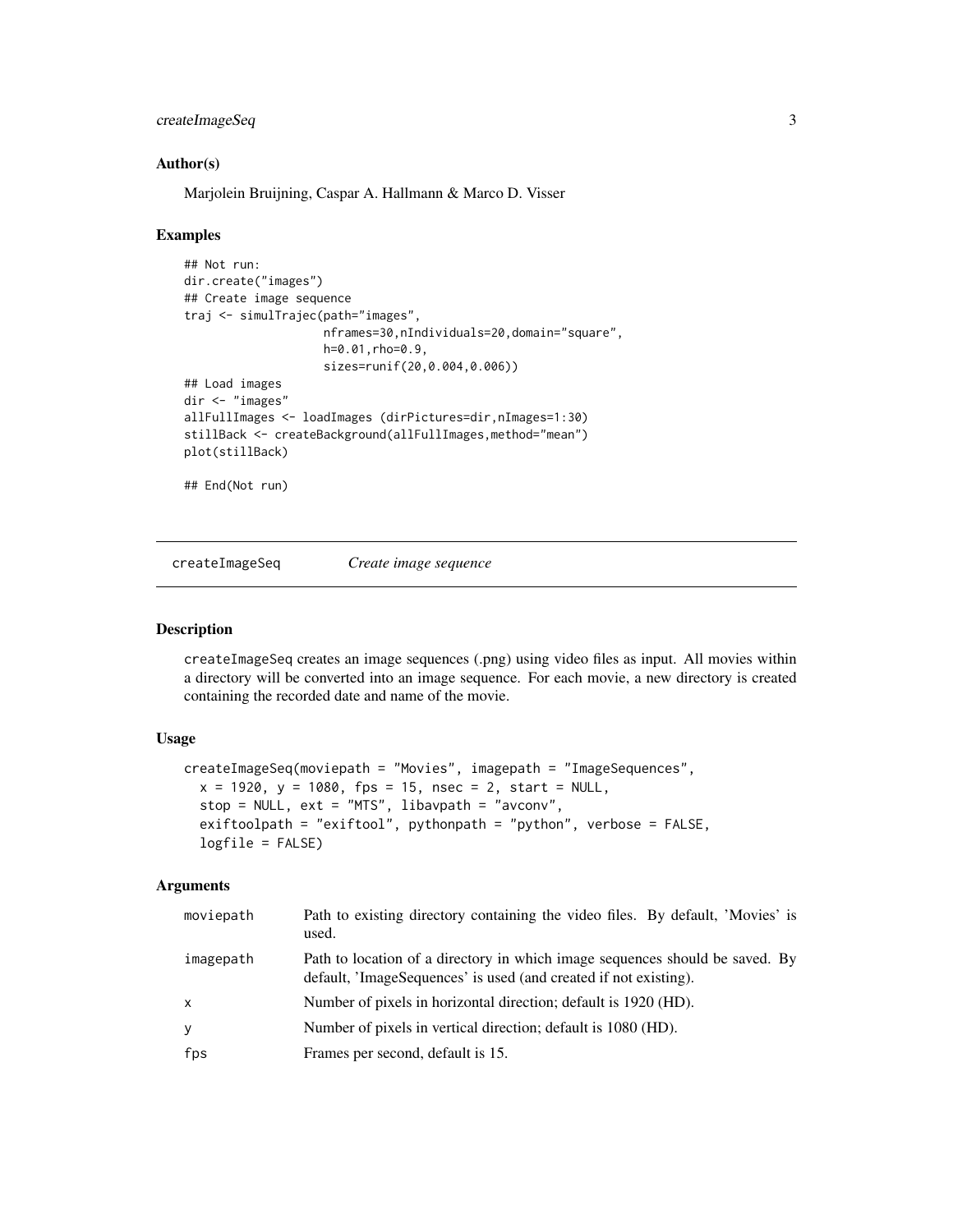<span id="page-3-0"></span>

| nsec         | Duration of movie that is exported, default is 2 seconds. When movie length<br>is greater than nsec, the nsec seconds in the exact middle of the movie are<br>exported.                                                                |
|--------------|----------------------------------------------------------------------------------------------------------------------------------------------------------------------------------------------------------------------------------------|
| start        | Start time (in seconds) from where the video is converted (optional). By default,<br>the nsec middle second of the video are used. If a a start time is specified and<br>no stop time, nsec seconds starting from start are converted. |
| stop         | End time (in seconds) from where the video is converted (optional). By default,<br>the nsec middle second of the video are used. When an end time but no start<br>time are specified, conversion starts at nsec seconds before end.    |
| ext          | The extension of the video. Default is 'MTS'. All formats supported by libav<br>are accepted. To convert videos with different extensions, use for example<br>c('MTS', 'mp4').                                                         |
| libavpath    | Path to location where the executable file for libay can be found (named 'av-<br>conv.exe'), in case it is not found automatically, e.g. 'C:/Users/libav/usr/bin/avconv.exe'.                                                          |
| exiftoolpath | Path to location where the executable file for ExifTool can be found, in case it is<br>not found automatically. For instance, use 'exiftool(-k).exe', if located in<br>the working directory.                                          |
| pythonpath   | Path to location where the executable file for Python 2.7 can be found, in case it<br>is not found automatically. For instance, use 'C:/Python27/python.exe'.                                                                          |
| verbose      | Logical. By default FALSE. Set to TRUE will print additional information.                                                                                                                                                              |
| logfile      | Logical. By default FALSE. Set to TRUE will create a log file in the working<br>directory.                                                                                                                                             |

# Author(s)

Marjolein Bruijning, Caspar A. Hallmann & Marco D. Visser

# Examples

```
## Not run:
createImageSeq(moviepath="Movies",imagepath="ImageSequences",
               nsec=3,ext="AVI")
```
## End(Not run)

findThreshold *Find threshold*

# Description

This function can help to find a threshold value to distinguish noise from particles of interest.

```
findThreshold(images, frame = 1, colorimages = NULL)
```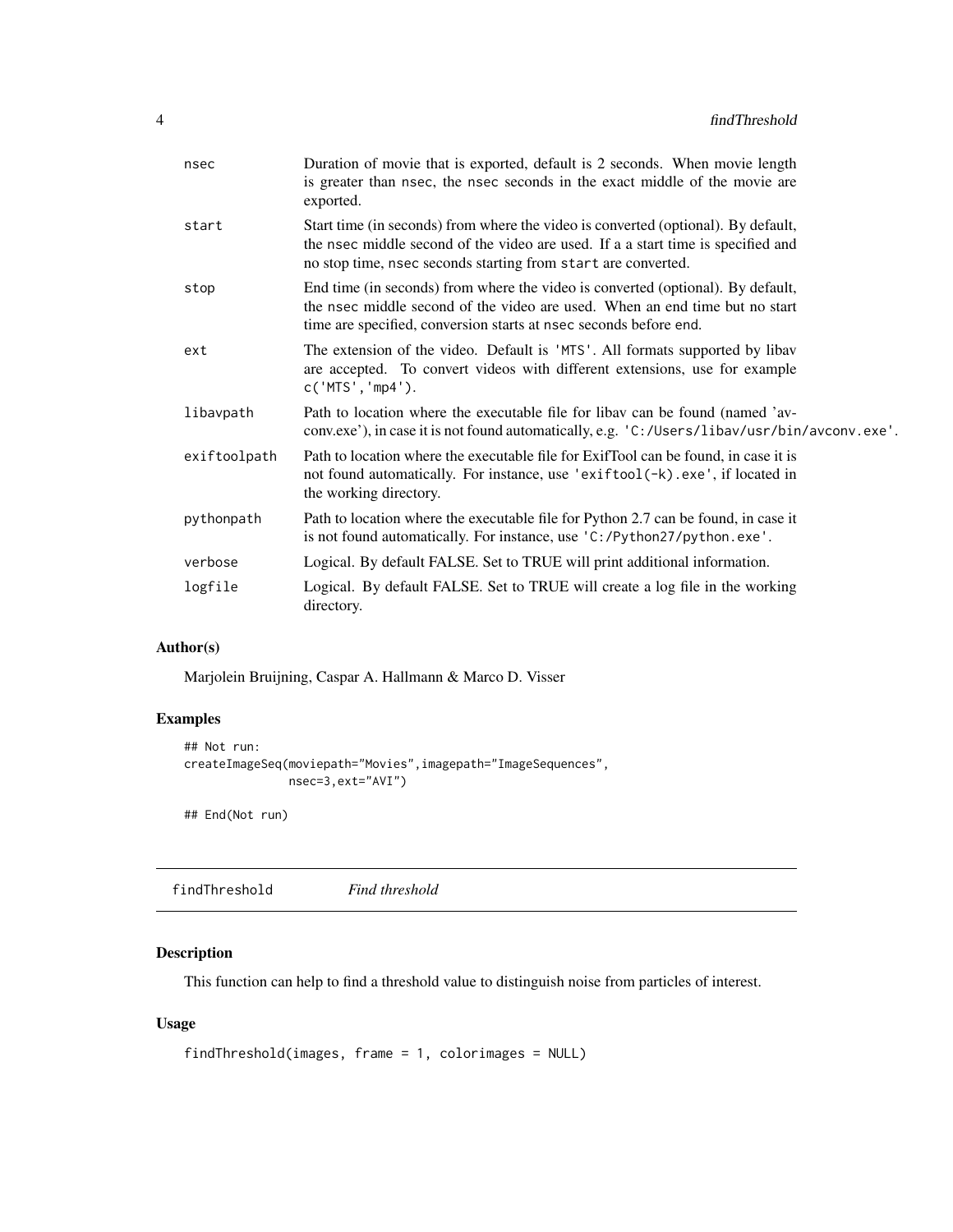# <span id="page-4-0"></span>identifyParticles 5

#### **Arguments**

| images      | Array containing images containing all moving particles, as obtained from subtractBackground.                              |
|-------------|----------------------------------------------------------------------------------------------------------------------------|
| frame       | Number specifying which frame to use. Default is frame 1.                                                                  |
| colorimages | Array containing original color images. By default, the original color images<br>are obtained from the global environment. |

# Value

Returns the number that is interactively chosen by the user. Use this threshold value in identifyParticles.

#### Author(s)

Marjolein Bruijning, Caspar A. Hallmann & Marco D. Visser

# Examples

```
## Not run:
dir.create("images")
## Create image sequence
traj <- simulTrajec(path="images",
                    nframes=30,nIndividuals=20,domain="square",
                    h=0.01,rho=0.9,
                    sizes=runif(20,0.004,0.006))
## Load images
dir <- "images"
allFullImages <- loadImages (dirPictures=dir,nImages=1:30)
stillBack <- createBackground(allFullImages,method="mean")
allImages <- subtractBackground(stillBack)
thr <- findThreshold(allImages,frame=10)
```

```
## End(Not run)
```
<span id="page-4-1"></span>identifyParticles *Identify moving particles*

#### Description

identifyParticles identifies moving particles using the subtracted images obtained from [subtractBackground](#page-14-1). Function uses Connected Component Labeling and obtains particle statistics based on code developed for the orphaned package SDMTools (written by Jeremy VanDerWal).

```
identityParticles(sbg, threshold = -0.1, pixelRange = NULL,qthreshold = NULL, select = "dark", colorimages = NULL,
  autoThres = FALSE, perFrame = FALSE, frames = NULL)
```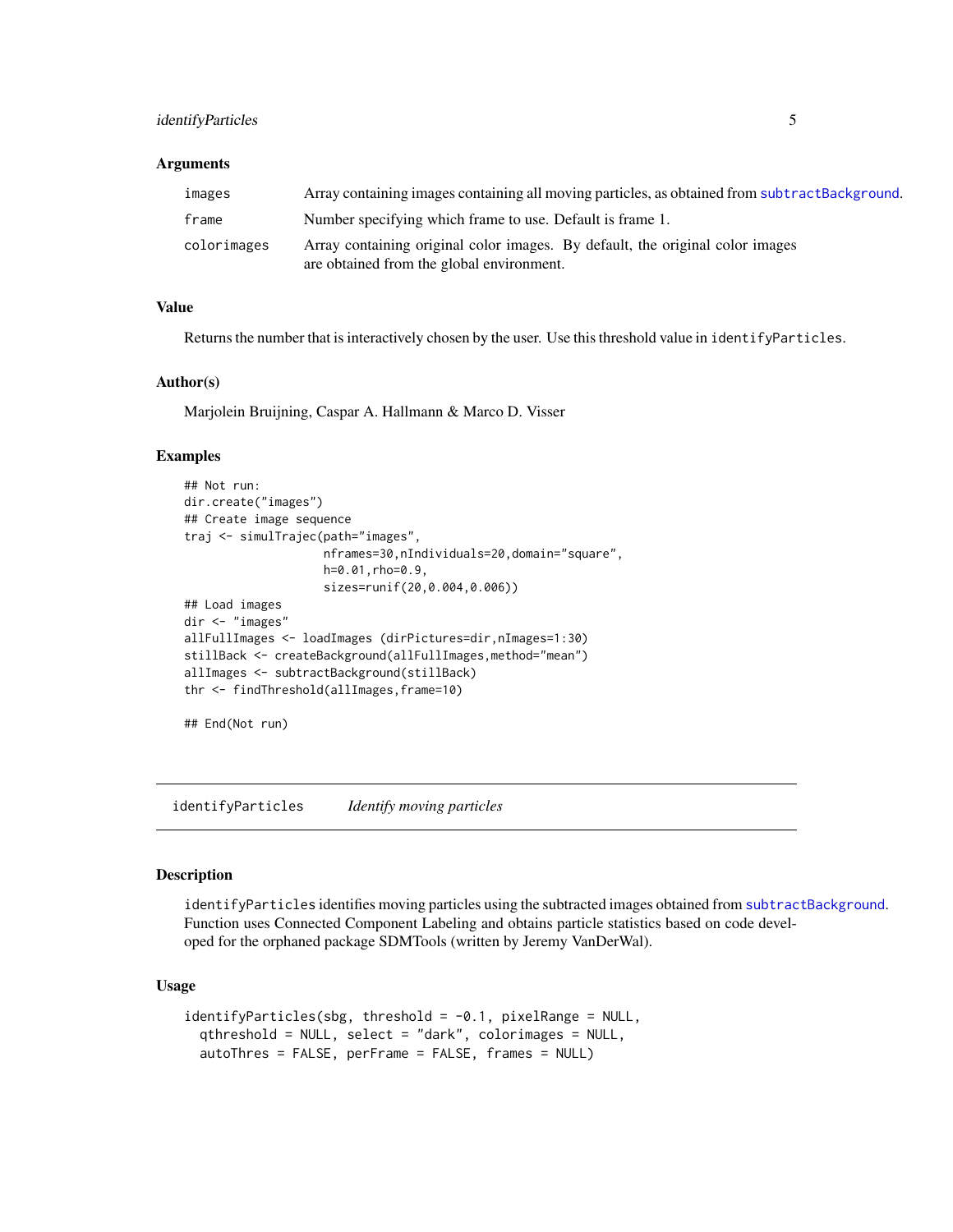# <span id="page-5-0"></span>Arguments

| sbg         | Array containing images containing all moving particles, as obtained from subtractBackground.                                                                                                                                                                                                                                                                                               |
|-------------|---------------------------------------------------------------------------------------------------------------------------------------------------------------------------------------------------------------------------------------------------------------------------------------------------------------------------------------------------------------------------------------------|
| threshold   | Thresholds for including particles. A numeric vector containing three values;<br>one for each color. Otherwise, supply one value which is to be used for all<br>three colors. For a chosen quantile for each frame, use qthreshold. Default is<br>threshold=-0.1, which works for dark particles on a light background. Alter-<br>natively, set autoThres below for an automatic threshold. |
| pixelRange  | Default is NULL. Numeric vector with minimum and maximum particle size<br>(area), used as a first filter to identify particles. Use if particle of interest are<br>of a known size range (in pixels).                                                                                                                                                                                       |
| qthreshold  | Default is NULL. Supply a value, to do thresholding based on quantile. Quantile<br>is calculated for each frame separately.                                                                                                                                                                                                                                                                 |
| select      | Select dark particles ('dark'), light particles ('light'), or both ('both'), com-<br>pared to background. Default is 'dark'.                                                                                                                                                                                                                                                                |
| colorimages | Array containing original color images. By default, the original color images<br>are obtained from global environment.                                                                                                                                                                                                                                                                      |
| autoThres   | Logical. TRUE to get an automated threshold for each color layer. Default is<br>FALSE.                                                                                                                                                                                                                                                                                                      |
| perFrame    | Logical. If autoThres=TRUE, set at TRUE to calculate a threshold for each frame<br>separately. Default is FALSE. Note that is can be computationally intensive to<br>calculate a threshold for each frame.                                                                                                                                                                                  |
| frames      | When autoThres=TRUE and allFrames=FALSE, supply a numeric vector spec-<br>ifying over which frames the automated threshold should be calculated on (e.g.<br>$c(1, 3, 5, 7, 9, 11)$ for all odd frames from 1 to 11).                                                                                                                                                                        |

# Value

Returns a dataframe of class 'TrDm' and 'particles', containing particle statistics with identified particles for each frame

#### Author(s)

Marjolein Bruijning, Caspar A. Hallmann & Marco D. Visser

```
## Not run:
dir.create("images")
## Create image sequence
traj <- simulTrajec(path="images",
                    nframes=30,nIndividuals=20,domain="square",
                    h=0.01,rho=0.9,
                    sizes=runif(20,0.004,0.006))
## Load images
dir <- "images"
allFullImages <- loadImages (dirPictures=dir,nImages=1:30)
stillBack <- createBackground(allFullImages, method="mean")
```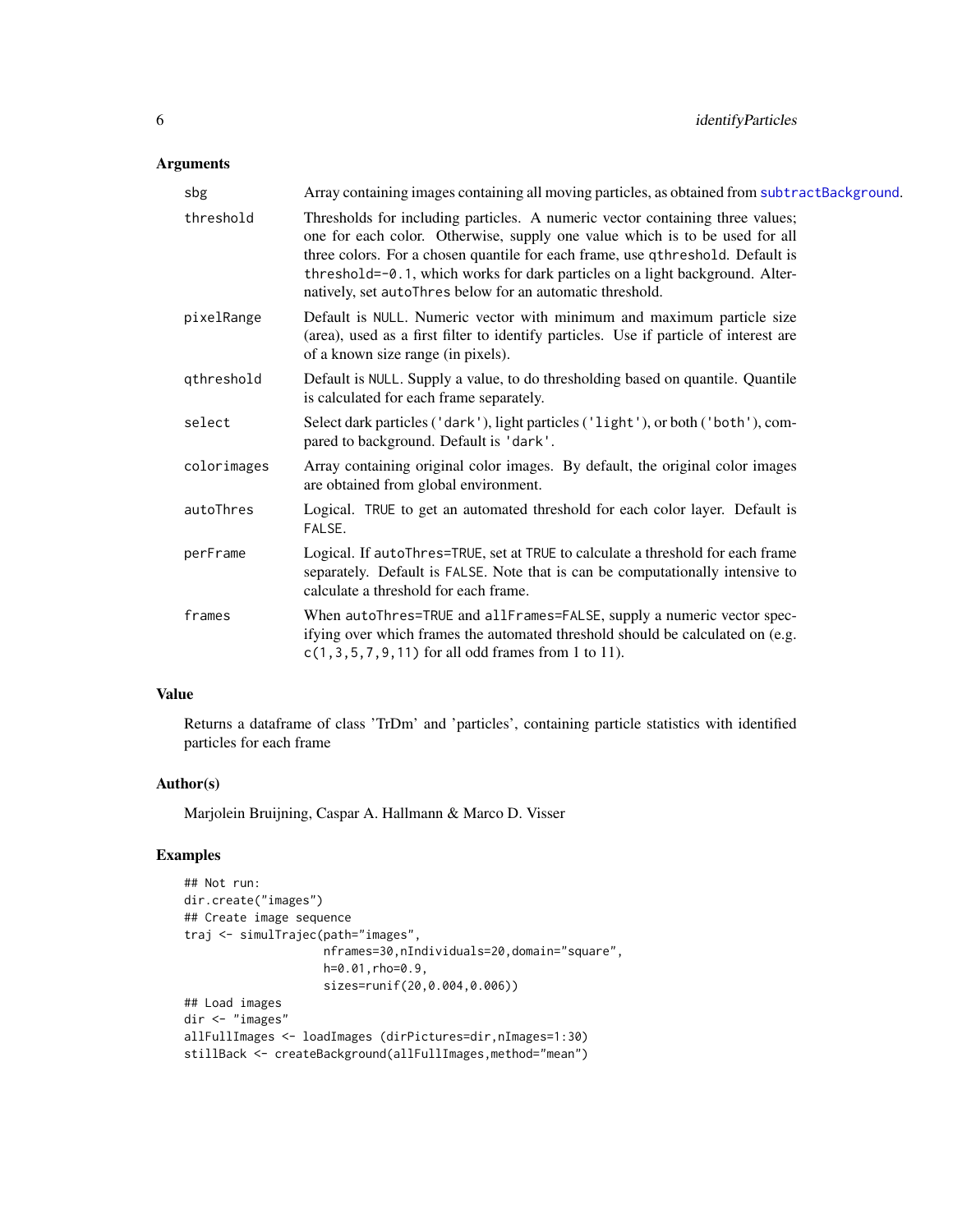# <span id="page-6-0"></span>loadImages 7

```
allImages <- subtractBackground(stillBack)
partIden <- identifyParticles(allImages,threshold=-0.1,
                                   pixelRange=c(3,400))
plot(partIden)
summary(partIden)
## End(Not run)
```
<span id="page-6-1"></span>

loadImages *Load .png images*

#### Description

loadImages loads png images as three dimensional arrays. The objects created through the function can be used for image analysis.

# Usage

```
loadImages(dirPictures, filenames = NULL, nImages = 1:30,
  xranges = NULL, yranges = NULL)
```
#### Arguments

| dirPictures | The path of the folder where the images can be found.                                                                        |
|-------------|------------------------------------------------------------------------------------------------------------------------------|
| filenames   | Default is NULL, or all files. If all files should NOT be loaded, here specify which<br>files to use, as a character string. |
| nImages     | Numeric vector specifying which images in the directory should be loaded; de-<br>fault is $1:30$ .                           |
| xranges     | By default the full image is loaded; specify to subset the number of columns.                                                |
| yranges     | By default the full image is loaded; specify to subset the number of rows.                                                   |

#### Value

Array of class 'TrDm' and 'colorimages' containing all loaded images.

### Author(s)

Marjolein Bruijning, Caspar A. Hallmann & Marco D. Visser

```
## Not run:
dir.create("images")
## Create image sequence
traj <- simulTrajec(path="images",
                    nframes=30,nIndividuals=20,domain="square",
                    h=0.01,rho=0.9,
                    sizes=runif(20,0.004,0.006))
```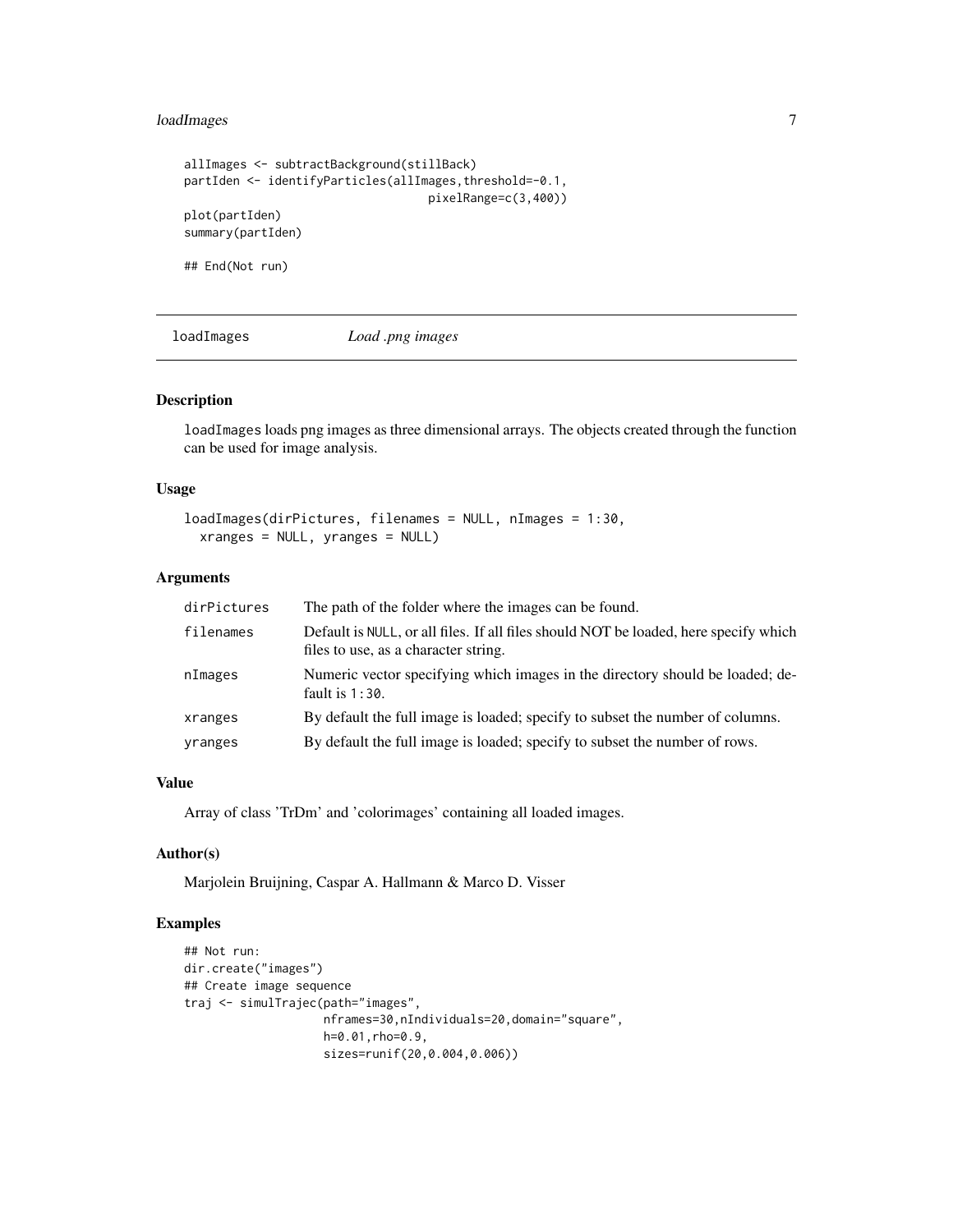```
## Load images
dir <- "images"
allFullImages <- loadImages (dirPictures=dir,nImages=1:30)
plot(allFullImages)
## End(Not run)
```
manuallySelect *Manually identify true and false positives with a GUI.*

#### Description

manuallySelect opens a graphic user interface to create training data for a neural net by manually selecting true and false positives (i.e. correctly identified particles and noise, respectively).

#### Usage

```
manuallySelect(particles, colorimages = NULL, frames = NULL)
```
#### Arguments

| particles   | A data frame of class 'TrDm' with particle statistics for each frame, obtained by<br>identifyParticles.                                                                         |
|-------------|---------------------------------------------------------------------------------------------------------------------------------------------------------------------------------|
| colorimages | An array with the original full color images, in order to plot on the original<br>images. If NULL, the original color images are used, obtained from the global<br>environment. |
| frames      | A vector defining the frame(s) that should be used. Default is NULL; in that case<br>the frame with the maximum number of identified particles is used.                         |

#### Value

List containing three elements: true positives, false positives, and the evaluated frame.

#### Author(s)

Marjolein Bruijning, Caspar A. Hallmann & Marco D. Visser

```
## Not run:
dir.create("images")
## Create image sequence
traj <- simulTrajec(path="images",
                    nframes=30,nIndividuals=20,domain='square',
                    h=0.01,rho=0.9,movingNoise=TRUE,
                    parsMoving = list(density=20, duration=10, size=1,
                                      speed = 10, colRange = c(0,1)),
                    sizes=runif(20,0.004,0.006))
```
<span id="page-7-0"></span>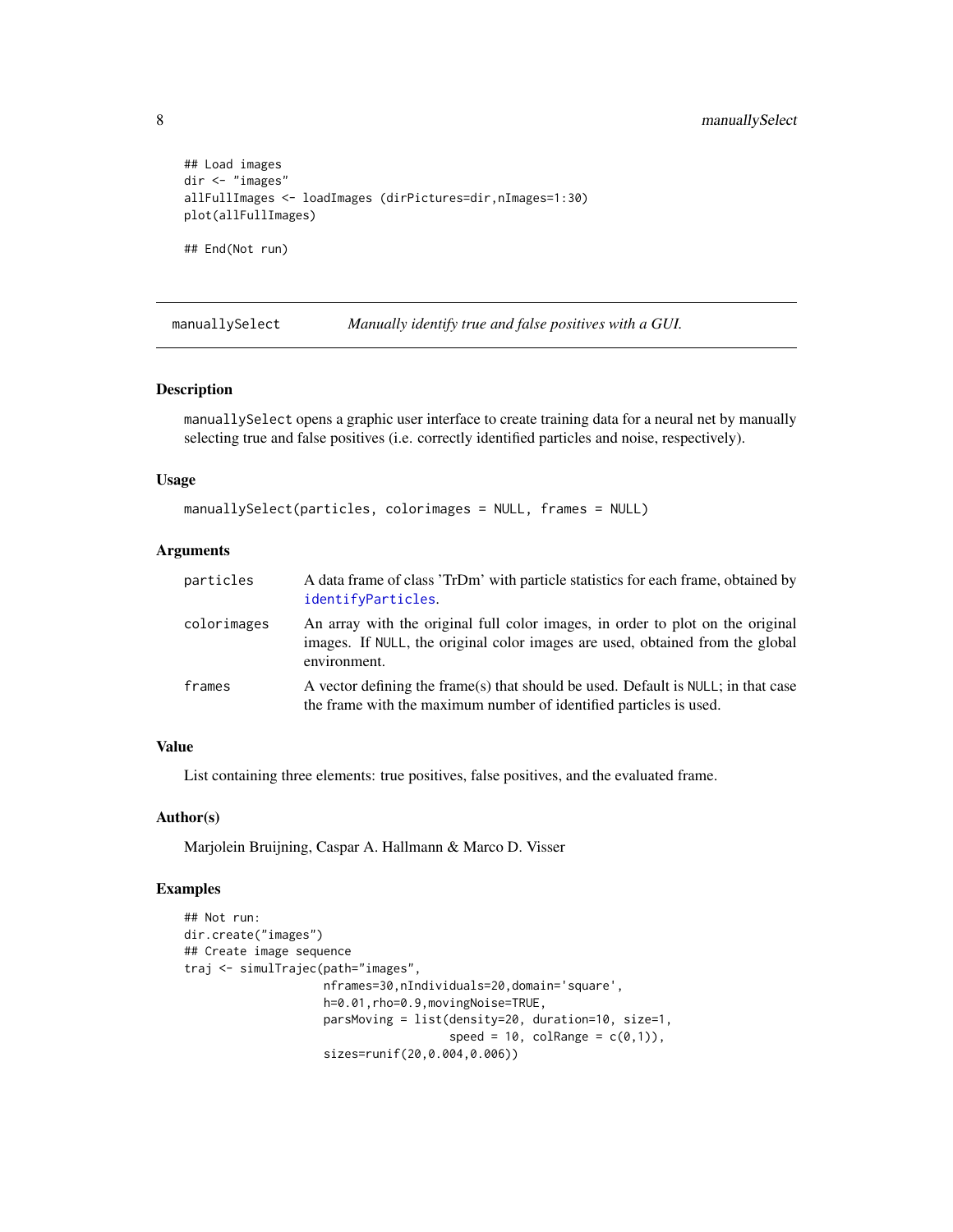# <span id="page-8-0"></span>mergeTracks 9

```
## Load images
dir <- "images"
allFullImages <- loadImages (dirPictures=dir,nImages=1:30)
stillBack <- createBackground(allFullImages,method="mean")
allImages <- subtractBackground(stillBack)
partIden <- identifyParticles(allImages,threshold=-0.1,
                                   pixelRange=c(3,400))
# select the nframes with the most identified particles
nframes <- 3
frames <- order(tapply(partIden$patchID,partIden$frame,length),
                decreasing=TRUE)[1:nframes]
mId <- manuallySelect(particles=partIden,frame=frames)
```
## End(Not run)

mergeTracks *Merge track records*

# Description

mergeTracks attempts to merge to two track objects as obtained by [trackParticles](#page-18-1).

#### Usage

```
mergeTracks(records1, records2, L = NULL, weight = NULL,
  logsizes = FALSE)
```
#### Arguments

| records1 | Object of class 'tracked', obtained using trackParticles.                                                                                                                                                                                                                                                                                                                                                                                                                                                                |
|----------|--------------------------------------------------------------------------------------------------------------------------------------------------------------------------------------------------------------------------------------------------------------------------------------------------------------------------------------------------------------------------------------------------------------------------------------------------------------------------------------------------------------------------|
| records2 | Object of class 'tracked', obtained using trackParticles that should be linked<br>to records1.                                                                                                                                                                                                                                                                                                                                                                                                                           |
| L        | Numeric. Maximum cost for linking a particle to another particle. When the<br>cost is larger, particles will be not be linked (resulting in the begin or end of a<br>segment). If NULL, the same L as used to create records2 is used.                                                                                                                                                                                                                                                                                   |
| weight   | Vector containing 3 weights to calculate costs. Depending on the study system<br>user may want to value certain elements over others. Weights are ordered as fol-<br>lows; first number gives the weight for differences in x and y coordinates; second<br>number gives the weight for particle size differences. Note that the difference<br>between the predicted location and the observed location is not taken into ac-<br>count in this function. If NULL, the same weights as used to create records2 is<br>used. |
| logsizes | Logical. Default is FALSE. Set to TRUE to take the natural logarithm of body<br>sizes, when calculating the cost of linking two particles.                                                                                                                                                                                                                                                                                                                                                                               |

#### Value

A list of class 'TrDm' and 'records'. Use 'summary' and 'plot'.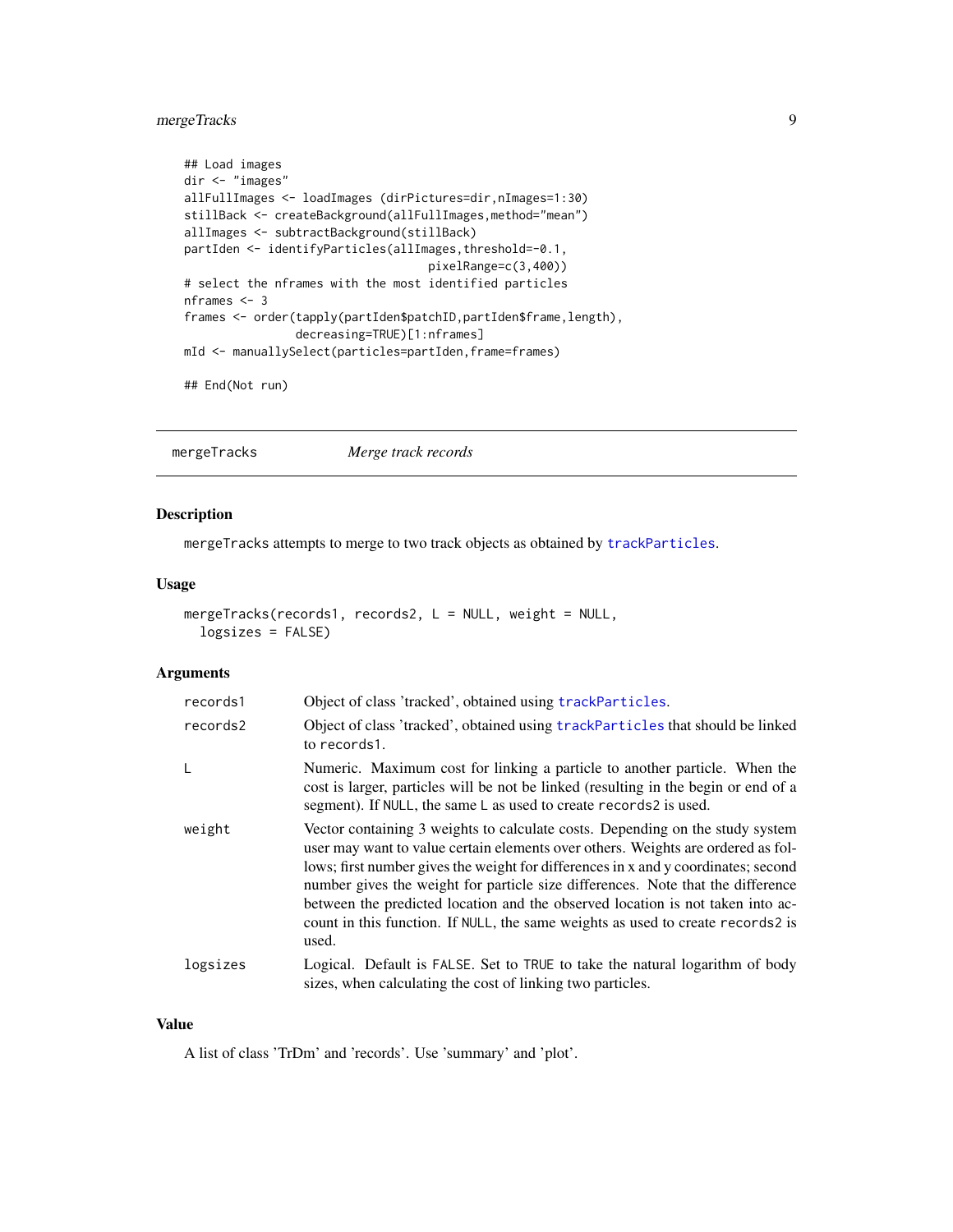#### Author(s)

Marjolein Bruijning, Caspar A. Hallmann & Marco D. Visser

# Examples

```
## Not run:
## Create image sequence
dir.create("images")
traj <- simulTrajec(path="images",
                    nframes=60,nIndividuals=20,domain="square",
                    h=0.01,rho=0.9,sizes=runif(20,0.004,0.006))
## Analyse first part
dir <- "images"
allFullImages1 <- loadImages (dirPictures=dir,nImages=1:30)
stillBack1 <- createBackground(allFullImages1)
allImages1 <- subtractBackground(bg=stillBack1)
partIden1 <- identifyParticles(sbg=allImages1,
                              pixelRange=c(1,500),
                              threshold=-0.1)
records1 <- trackParticles(partIden1,L=20,R=2)
## Analyse second part
allFullImages2 <- loadImages (dirPictures=dir,nImages=31:60)
stillBack2 <- createBackground(allFullImages2)
allImages2 <- subtractBackground(bg=stillBack2)
partIden2 <- identifyParticles(sbg=allImages2,
                              pixelRange=c(1,500),
                              threshold=-0.1)
records2 <- trackParticles(partIden2,L=20,R=2)
## Merge tracks
records <- mergeTracks(records1,records2)
plot(records,colorimages=allFullImages1,type="trajectories",incThres=10)
```
## End(Not run)

plot.TrDm plot *methods for class 'TrDm'.*

#### Description

plot methods for class 'TrDm'.

```
## S3 method for class 'TrDm'
plot(x, frame = 1, type = NULL, incThres = NULL,color images = NULL, cl = 1, path = NULL, name = "animation",libavpath = NULL, ...)
```
<span id="page-9-0"></span>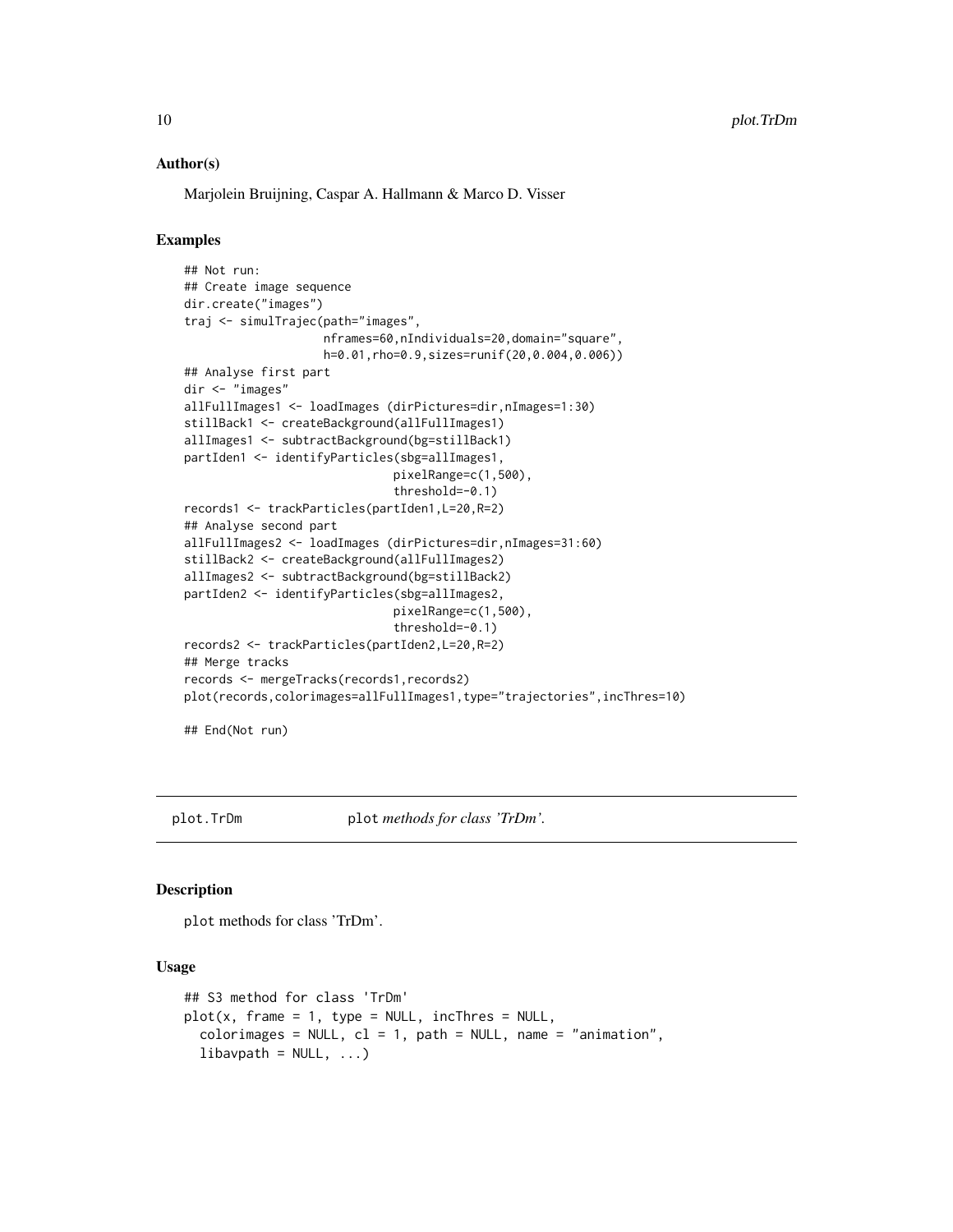# <span id="page-10-0"></span>Arguments

| X           | An object of class 'TrDm'.                                                                                                                                                                                                                                                                                                                                                         |
|-------------|------------------------------------------------------------------------------------------------------------------------------------------------------------------------------------------------------------------------------------------------------------------------------------------------------------------------------------------------------------------------------------|
| frame       | Choose which frame to be plotted. By default, frame=1.                                                                                                                                                                                                                                                                                                                             |
| type        | Only for 'tracked' objects. By default, both trajectories and size distribution<br>are plotted. Choose 'trajectories' to plot only trajectories on the original<br>color image. Choose 'sizes' to only plot the particle size distribution. Choose<br>'animation' to create an .mp4 animation. Here, images are temporarily saved<br>in path. Set name of file with argument name. |
| incThres    | Minimum length of tracked segments for particles to be included. By default an<br>automated threshold is calculated. Only for 'tracked' objects.                                                                                                                                                                                                                                   |
| colorimages | Original color images. By default, original color images are obtained from the<br>global environment.                                                                                                                                                                                                                                                                              |
| cl          | When plotting a subtracted background image, choose which color layer is plot-<br>ted. By default, c1=1.                                                                                                                                                                                                                                                                           |
| path        | When creating an animation, choose directory in which images are saved tem-<br>porarily, and where the animation should be saved.                                                                                                                                                                                                                                                  |
| name        | of animation; by default 'animation'.                                                                                                                                                                                                                                                                                                                                              |
| libavpath   | Path to location where the executable file for libay can be found (named 'av-<br>conv.exe'), in case it is not found automatically, e.g. 'C:/Users/libav/usr/bin/avconv.exe'.<br>Only required when creating an animation.                                                                                                                                                         |
| $\cdots$    | further arguments passed to plotRGB                                                                                                                                                                                                                                                                                                                                                |

# Author(s)

Marjolein Bruijning, Caspar A. Hallmann & Marco D. Visser

print.summaryTrDm print *methods for class 'TrDm'.*

# Description

print methods for class 'TrDm'.

# Usage

```
## S3 method for class 'summaryTrDm'
print(x, \ldots)
```
# Arguments

|          | Object of class 'summaryTrDm'.                     |
|----------|----------------------------------------------------|
| $\cdots$ | Further arguments passed to or from other methods. |

# Author(s)

Marjolein Bruijning, Caspar A. Hallmann & Marco D. Visser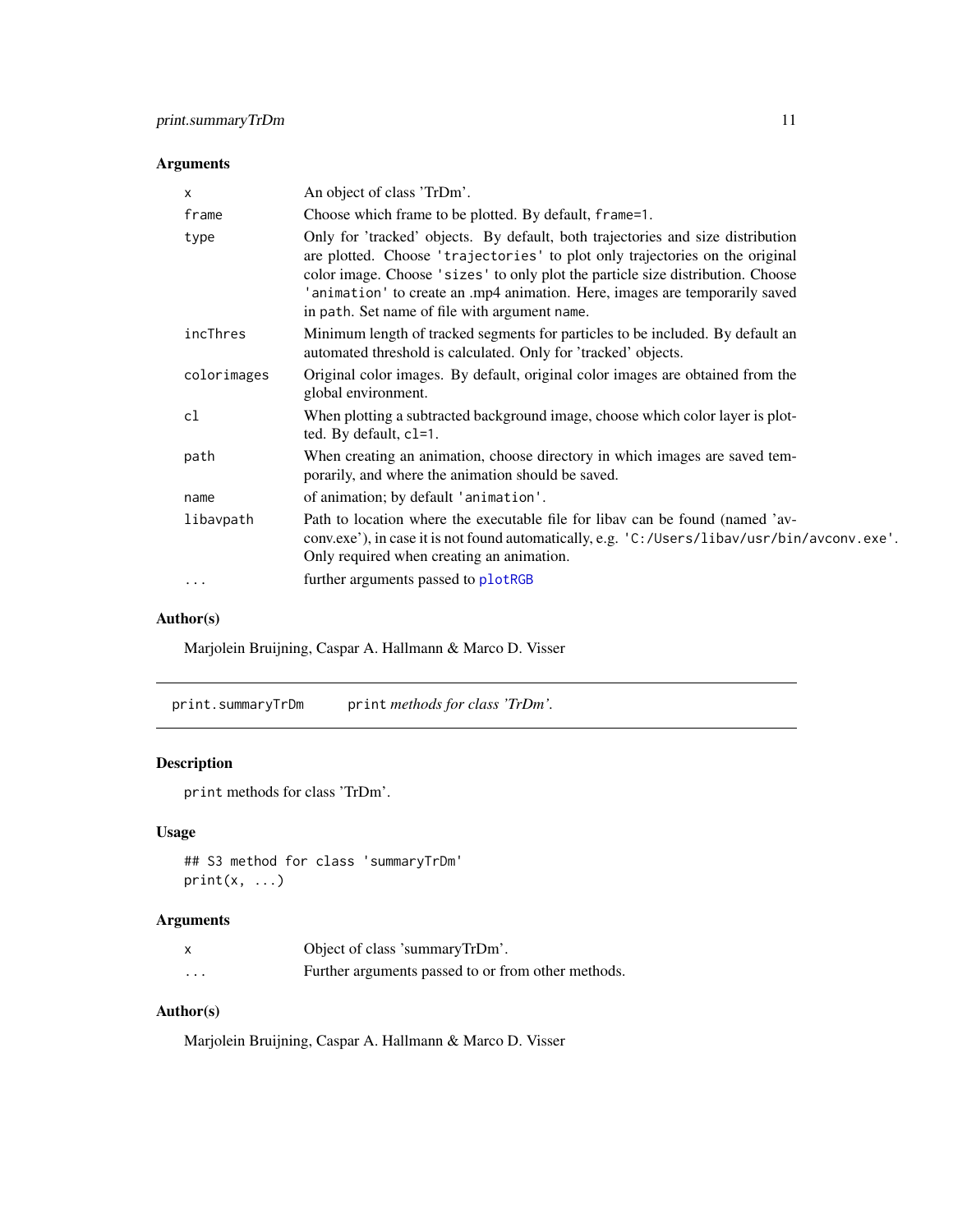<span id="page-11-0"></span>

#### Description

print methods for class 'TrDm'.

#### Usage

## S3 method for class 'TrDm'  $print(x, \ldots)$ 

### Arguments

|          | Object of class 'TrDm'.                            |
|----------|----------------------------------------------------|
| $\cdots$ | Further arguments passed to or from other methods. |

# Author(s)

Marjolein Bruijning, Caspar A. Hallmann & Marco D. Visser

| runBatch | <b>Batch analysis</b> |  |  |
|----------|-----------------------|--|--|
|----------|-----------------------|--|--|

#### Description

runBatch analyzes all image sequences in a specified directory. Use this function when settings have been optimized previously on a single or selection of movies/image sequences.

#### Usage

```
runBatch(path, settings = NULL, dirnames = NULL, nImages = 1:30,
 pixelRange = NULL, threshold = -0.1, qthreshold = NULL,
  select = "dark", nn = NULL, incThres = NULL, plotOutput = FALSE,
 plotType = "trajectories", L = 20, R = 2, weight = c(1, 1, 1),
  autoThres = FALSE, perFrame = FALSE, methodBg = "mean",
  frames = NULL, saveAll = FALSE)
```
#### Arguments

| path | A character vector of path name that contains all directories with image se- |  |
|------|------------------------------------------------------------------------------|--|
|      | quences.                                                                     |  |

settings Object of class 'tracked' containing all optimized settings in attributes, as obtained from [trackParticles](#page-18-1). Alternatively, settings can be specified using arguments described below.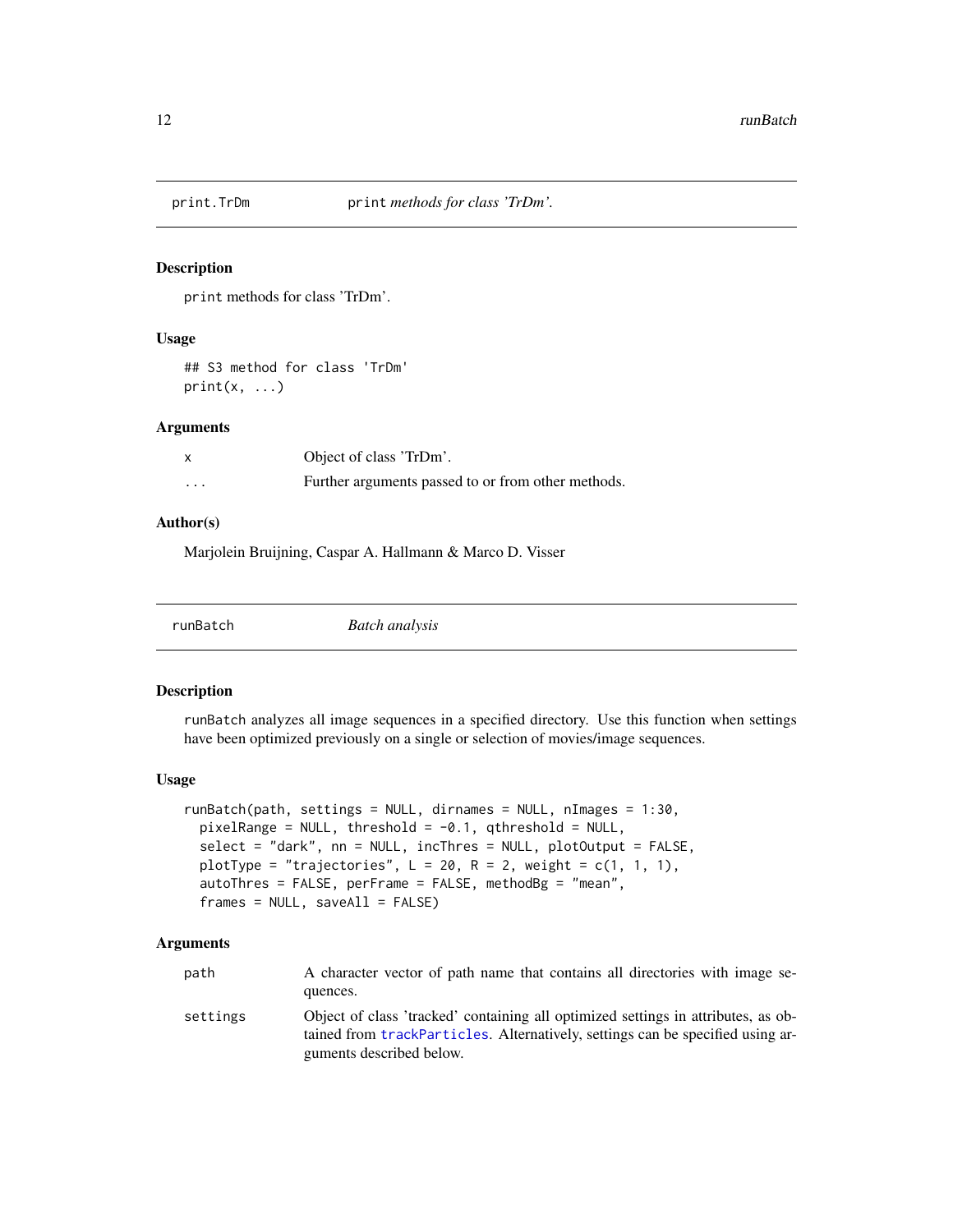#### <span id="page-12-0"></span>runBatch 13

| dirnames   | If not all image sequences should be analyzed, specify which files to use as a<br>character string.                |
|------------|--------------------------------------------------------------------------------------------------------------------|
| nImages    | See loadImages                                                                                                     |
| pixelRange | See identifyParticles                                                                                              |
| threshold  | See identifyParticles                                                                                              |
| qthreshold | See identifyParticles                                                                                              |
| select     | See identifyParticles                                                                                              |
| nn         | Name of artificial neural net if apply it to images. Default is NULL, resulting in<br>no neural net being applied. |
| incThres   | Minimum number of frames that a particle must be present. By default, auto-<br>mated estimate is used.             |
| plot0utput | Default is FALSE. Set TRUE to plot results.                                                                        |
| plotType   | Default is 'trajectories'. Other options are 'sizes' and 'animation'.                                              |
| L          | See trackParticles                                                                                                 |
| R          | See trackParticles                                                                                                 |
| weight     | See trackParticles                                                                                                 |
| autoThres  | See identifyParticles                                                                                              |
| perFrame   | See identifyParticles                                                                                              |
| methodBg   | See createBackground                                                                                               |
| frames     | See identifyParticles                                                                                              |
| saveAll    | Logical. Set TRUE to save for each image sequence the full object obtained from<br>loadImages. Default is FALSE.   |

# Value

Dataframe with estimated population size for each image sequence.

# Author(s)

Marjolein Bruijning, Caspar A. Hallmann & Marco D. Visser

# See Also

[loadImages](#page-6-1), [createBackground](#page-1-1), [subtractBackground](#page-14-1), [identifyParticles](#page-4-1), [trackParticles](#page-18-1).

```
## Not run:
## Simulate 3 image sequences
wd <- getwd()
folders <- paste0(rep("images",3),1:3)
populations \leq c(15, 25, 50)dir.create("./batchTest")
setwd("./batchTest")
for(i in 1:length(folders)){
```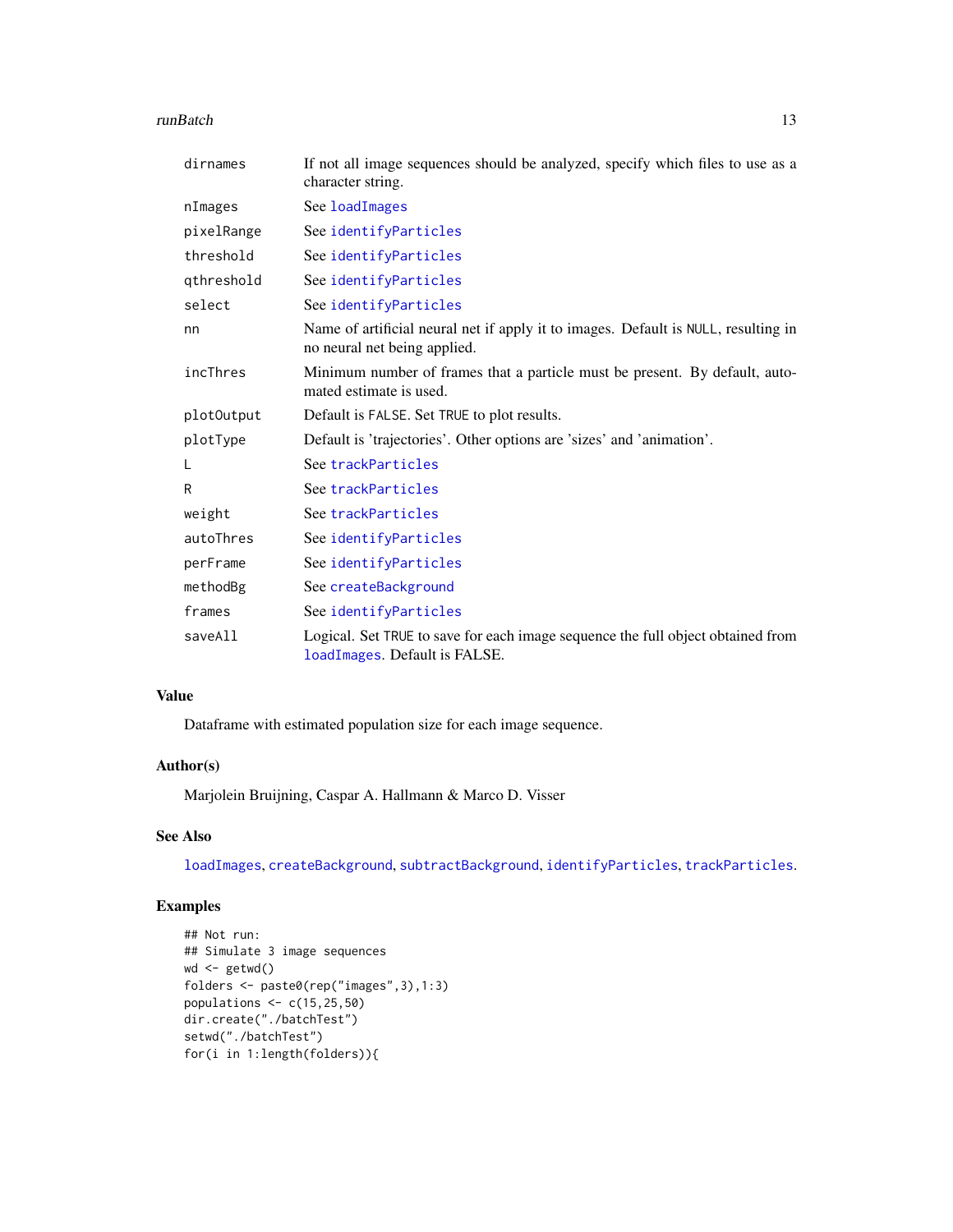```
dir.create(folders[i])
 traj <- simulTrajec(path=folders[i],
                      nframes=30,nIndividuals=populations[i],
                      h=0.01,rho=0.9,
                      sizes=runif(populations[i],0.004,0.006))
}
setwd(wd)
batchpath <- "./batchTest"
results <- runBatch(path=batchpath,
                    nImages=1:30,threshold=-0.1,select='dark',
                    pixelRange=c(1,100),L=50,R=3,
                    incThres=10)
results
## End(Not run)
```
simulTrajec *Simulate trajectories and save as png files.*

# Description

simulTrajec simulates movement trajectories within a bounded space, movements are set with speed (h) and may be correlated in direction (rho). Function simulates movement of particles in a video sequence of certain number of frames (nframes) in length. Images are saved as png files.

#### Usage

```
simulTrajec(nframes = 20, nIndividuals = 10, h = 0.02, rho = 0,
  domain = "square", correctBoundary = TRUE,
  sizes = stats:: runif(nIndividuals) * 0.012 + 0.01,
  staticNoise = FALSE, movingNoise = FALSE, name = "trajectory",
  path = NULL, parsMoving = list(density = 10, duration = 10, size = 1,
  speed = 10, colRange = c(0, 1), parsStatic = list(density = 10, blur =
 TRUE, blurCoef = 0.025, sizes = NULL, col = "red"), width = 480,
 height = NULL)
```
# Arguments

| nframes      | Number of time frames (steps).                                                                                                                                                                      |
|--------------|-----------------------------------------------------------------------------------------------------------------------------------------------------------------------------------------------------|
| nIndividuals | Number of individual trajectories.                                                                                                                                                                  |
| h            | Displacement speed in pixels.                                                                                                                                                                       |
| rho          | Correlation parameter for angle of displacement.                                                                                                                                                    |
| domain       | One of "square" or "circle", imposing a $[0-1,0-1]$ rectangle domain, or a<br>circular domain of radius 1, respectively. correct boundary ensure individual<br>trajectories do not cross the domain |
|              |                                                                                                                                                                                                     |

correctBoundary

Logical. TRUE to make sure that individuals cannot leave the image.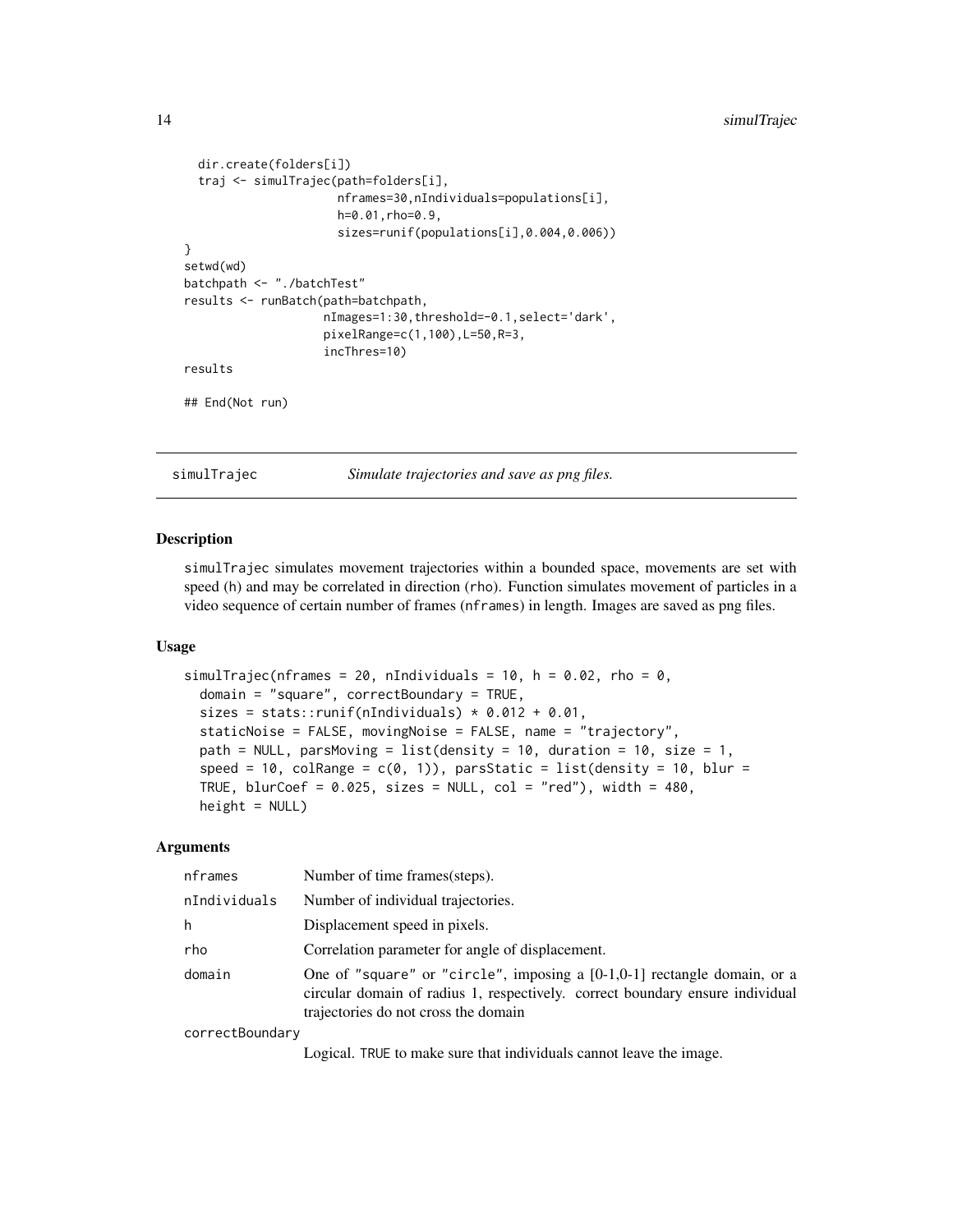<span id="page-14-0"></span>

| sizes       | Vector of sizes for each simulated particle of length nIndividuals.                                                                                                                                                                                                                 |
|-------------|-------------------------------------------------------------------------------------------------------------------------------------------------------------------------------------------------------------------------------------------------------------------------------------|
| staticNoise | Logical. If TRUE, static noise is added.                                                                                                                                                                                                                                            |
| movingNoise | Logical. If TRUE, moving noise is added.                                                                                                                                                                                                                                            |
| name        | Stem of the filename.                                                                                                                                                                                                                                                               |
| path        | to location where the created images should be saved. By default the working<br>directory is used.                                                                                                                                                                                  |
| parsMoving  | List of parameters used to generate moving noise these include the density of<br>noise particles (density), their duration (in n frames; duration), their size<br>$(size=1)$ , their speed (speed=10) and the range or colors they are randomly<br>drawn from $(colRange=c(0,1))$ . |
| parsStatic  | List of parameters used to generate static noise. These include the density (per<br>image) of noise particles (density), whether spots look blurry (blur=TRUE or<br>blur=FALSE), a blurring coefficient (blurCoef=0.025), and the size of the spots<br>(with sizes).                |
| width       | of created png image. By default 480.                                                                                                                                                                                                                                               |
| height      | of create png image. If NULL, width is used.                                                                                                                                                                                                                                        |

# Author(s)

Caspar A. Hallmann, Marjolein Bruijning & Marco D. Visser

# Examples

```
## Not run:
dir.create("images")
## Create image sequence and save as png's in the working directory.
traj <- simulTrajec(path="images",
                    nframes=30,nIndividuals=20,domain="square",
                    h=0.01,rho=0.9,
                    sizes=runif(20,0.004,0.006))
```
## End(Not run)

<span id="page-14-1"></span>subtractBackground *Background subtraction*

# Description

subtractBackground subtracts each image from a previously created still background. The objects created through the function contain all changing pixels (i.e. movement).

```
subtractBackground(bg, colorimages = NULL)
```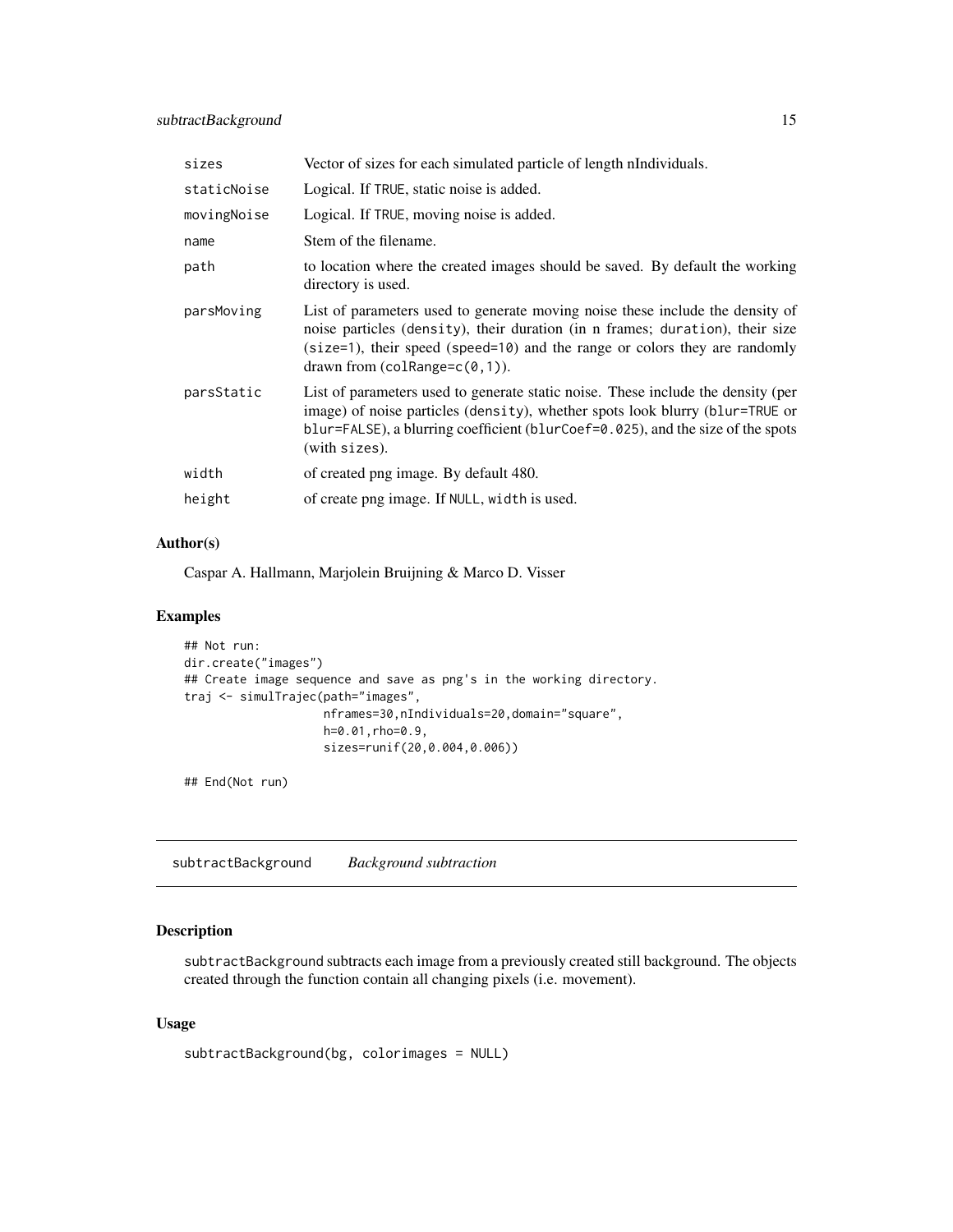#### <span id="page-15-0"></span>Arguments

| bg          | Array containing still background, as returned from createBackground.                                                                           |
|-------------|-------------------------------------------------------------------------------------------------------------------------------------------------|
| colorimages | Array containing all frames, obtained by loadImages. Default is NULL, in this<br>case the original images are used from the global environment. |

# Value

Returns array of class 'TrDm' and 'sbg' with same size as images, subtracted from background.

### Author(s)

Marjolein Bruijning, Caspar A. Hallmann & Marco D. Visser

#### Examples

```
## Not run:
dir.create("images")
## Create image sequence
traj <- simulTrajec(path="images",
                    nframes=30,nIndividuals=20,domain="square",
                    h=0.01,rho=0.9,
                    sizes=runif(20,0.004,0.006))
## Load images
dir <- "images"
allFullImages <- loadImages (dirPictures=dir,nImages=1:30)
stillBack <- createBackground(allFullImages,method="mean")
allImages <- subtractBackground(stillBack)
plot(allImages)
```

```
## End(Not run)
```
summary.TrDm summary *methods for class 'TrDm'.*

#### Description

summary methods for class 'TrDm'.

```
## S3 method for class 'TrDm'
summary(object, incThres = NULL,
  funSize = stats:: median, \ldots)
```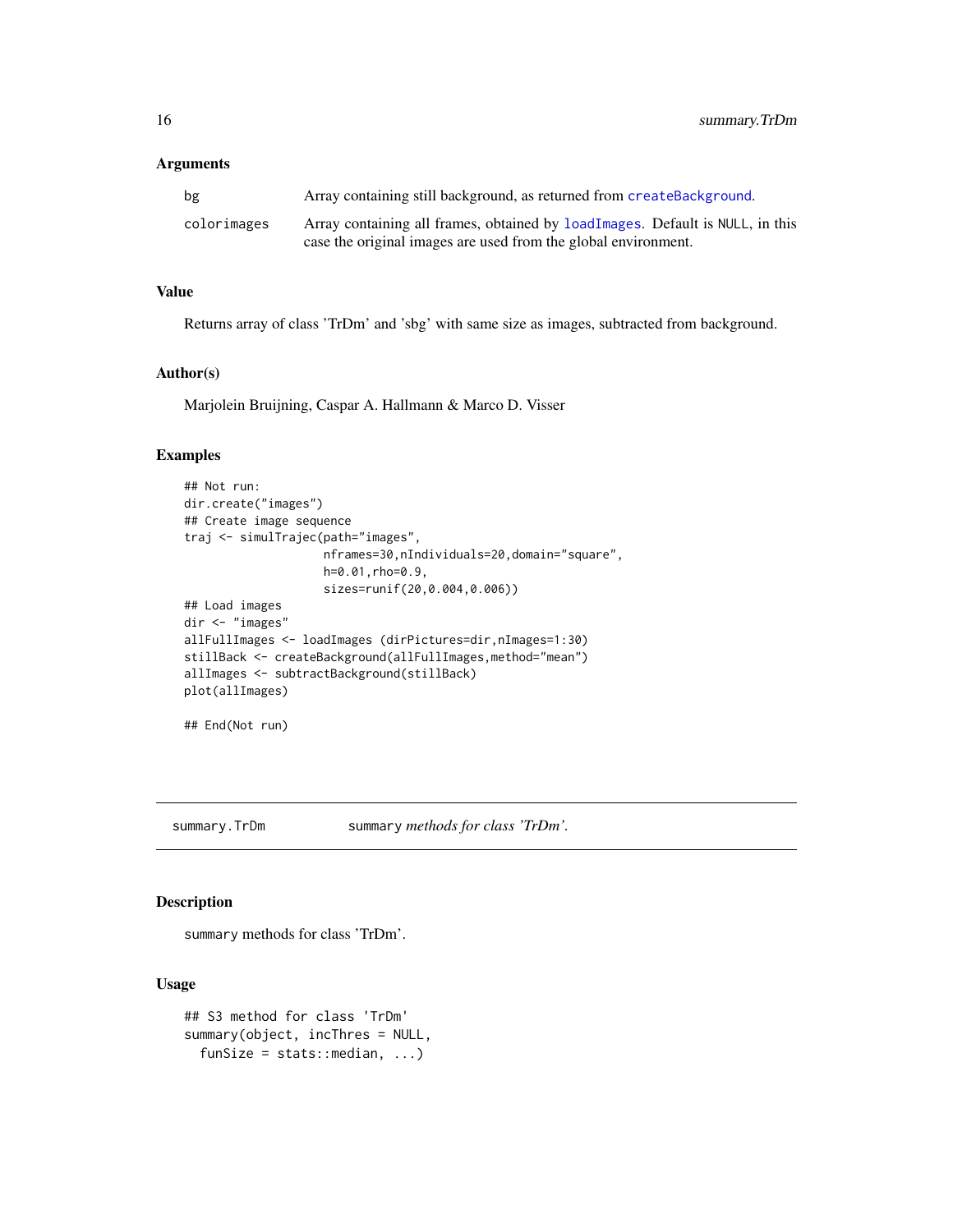#### <span id="page-16-0"></span>testNN and the state of the state of the state of the state of the state of the state of the state of the state of the state of the state of the state of the state of the state of the state of the state of the state of the

# Arguments

| object   | an object of class 'TrDm'.                                                                                                                       |
|----------|--------------------------------------------------------------------------------------------------------------------------------------------------|
| incThres | Minimum length of tracked segments for particles to be included. By default an<br>automated threshold is calculated. Only for 'tracked' objects. |
| funSize  | Statistic to be calculated to obtain particle sizes. By default median is used.                                                                  |
| $\cdot$  | further arguments passed to or from other methods.                                                                                               |

# Author(s)

Marjolein Bruijning, Caspar A. Hallmann & Marco D. Visser

<span id="page-16-1"></span>

testNN *Train, validate and test artificial neural networks*

# Description

Fits multiple neural networks to a dataset; data set has been randomly assigned to each of three categories: train, validate and test. A final neural net is selected based on a fit statistic (either precision, recall or the F1-score). All neural networks are trained to the training dataset. Neural network may vary in the number of hidden layers. Classification thresholds are selected based on the validation data, and then the final neural network is selected based on the test data.

#### Usage

```
testNN(dat, stat = "F", maxH = 5, repetitions = 3, prop = c(8, 1, 1)1), predictors = NULL, pca = TRUE, thr = 0.95, ...
```
# Arguments

| dat         | a previously constructed dataset obtained from manually Select.                                                                                                                                                                                                                    |
|-------------|------------------------------------------------------------------------------------------------------------------------------------------------------------------------------------------------------------------------------------------------------------------------------------|
| stat        | Fit statistic. May be "precision", "recall", or "F" for the harmonic mean of<br>precision and recall.                                                                                                                                                                              |
| maxH        | maximum number of hidden layers to test note that more layers will require<br>more time to fit.                                                                                                                                                                                    |
| repetitions | the number of repetitions for the neural network's training.                                                                                                                                                                                                                       |
| prop        | the proportion or ratio for each class c(training, validation,test).                                                                                                                                                                                                               |
| predictors  | Optional. A set of custom predictors for the neural network. Default uses all<br>columns in dat.                                                                                                                                                                                   |
| pca         | Logical. TRUE by default. Should the set of predictors be compressed to the<br>most informative? In short, should a principal component analysis be conducted<br>to select axis that explain at least a fraction thr (see below) of the variance in<br>the full set of predictors? |
| thr         | Threshold for pca (above).                                                                                                                                                                                                                                                         |
| $\ddots$ .  | additional parameters, passed to neuralnet.                                                                                                                                                                                                                                        |
|             |                                                                                                                                                                                                                                                                                    |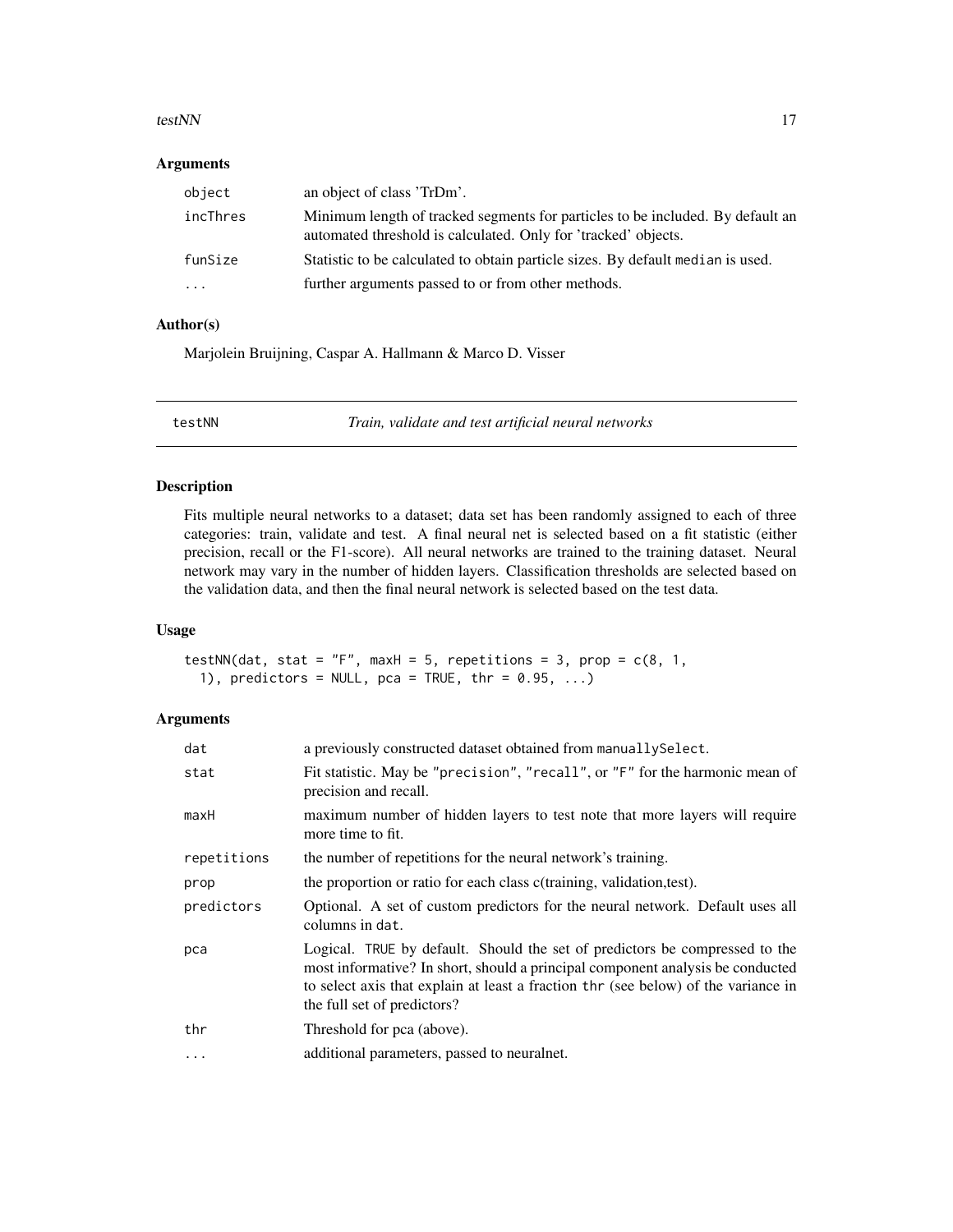#### <span id="page-17-0"></span>Details

The neural networks may be selected based on precision, recall or a F1-score (default). In binary classification, precision is the number of correct positive results divided by the number of all positive predictions. Recall is the number of correct positive results divided by the number of positive results that could have been returned if the algorithm was perfect. A F1 score (F-score/ F-measure) is a statistical measure of accuracy. F1 scores considers both the precision and the recall. A F1 score may be seen as a weighted average (harmonic mean) of the precision and recall. Precision, recall and F1 scores are at best 1 and at worst 0.

#### Value

Returns trained artificial neural net.

#### Author(s)

Marjolein Bruijning, Caspar A. Hallmann & Marco D. Visser

#### Examples

```
## Not run:
dir.create("images")
## Create image sequence
traj <- simulTrajec(path="images",
                    nframes=30,nIndividuals=20,domain='square',
                    h=0.01,rho=0.9,movingNoise=TRUE,
                    parsMoving = list(density=20, duration=10, size=1,
                                      speed = 10, colRange = c(0,1)),sizes=runif(20,0.004,0.006))
## Load images
dir <- "images"
allFullImages <- loadImages (dirPictures=dir,nImages=1:30)
stillBack <- createBackground(allFullImages,method="mean")
allImages <- subtractBackground(stillBack)
partIden <- identifyParticles(allImages,threshold=-0.1,
                                   pixelRange=c(3,400))
nframes <- 3
frames <- order(tapply(partIden$patchID,partIden$frame,length),
                decreasing=TRUE)[1:nframes]
mId <- manuallySelect(particles=partIden,frame=frames)
finalNN <- testNN(dat=mId,repetitions=10,maxH=4,prop=c(6,2,2))
summary(finalNN)
```
## End(Not run)

trackdem *trackdem - Particle Tracking and Demography*

#### **Description**

trackdem - Particle Tracking and Demography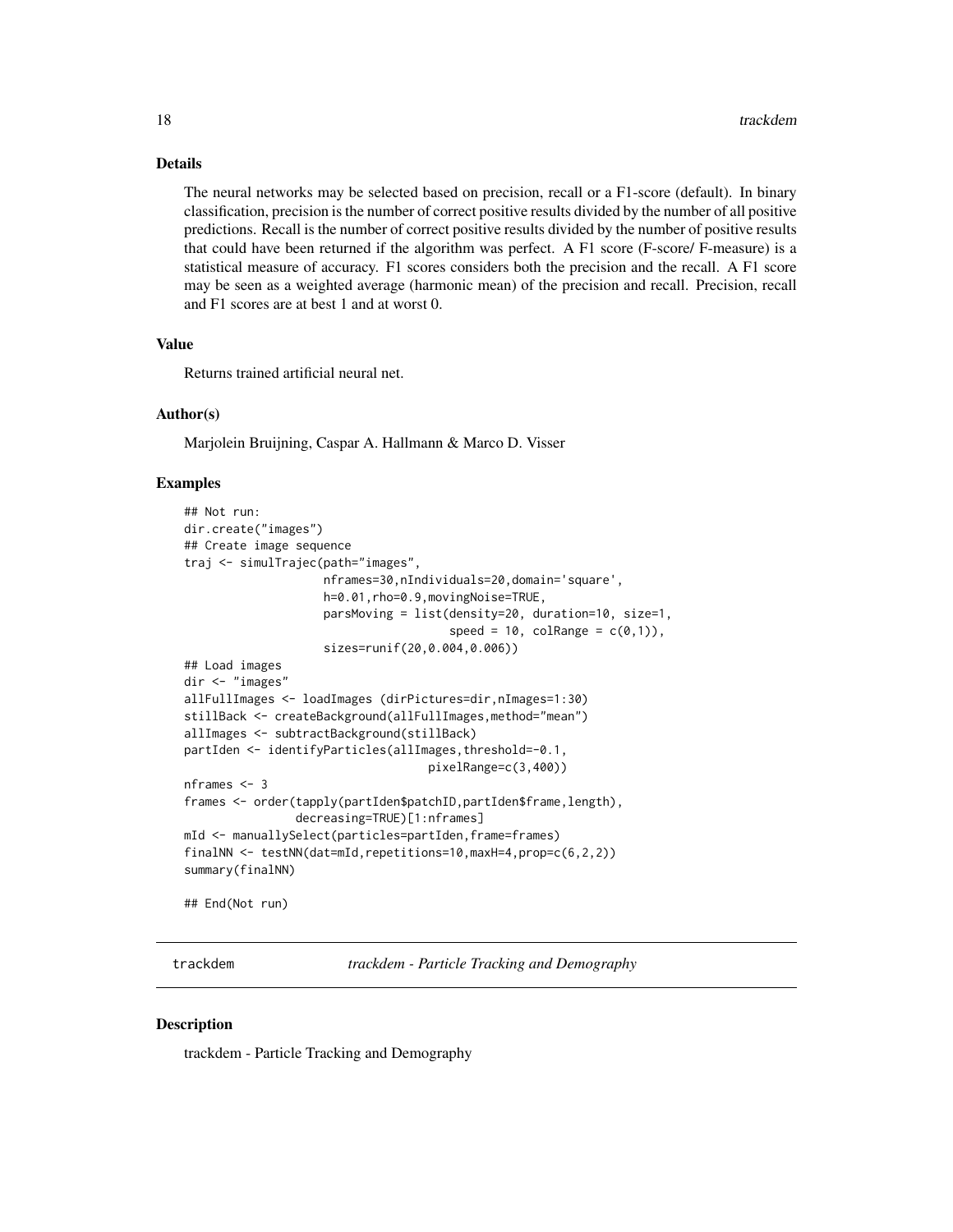# <span id="page-18-0"></span>trackParticles 19

# Author(s)

Marjolein Bruijning, Caspar A. Hallmann, Marco D. Visser, Eelke Jongejans

<span id="page-18-1"></span>trackParticles *Track particles*

# Description

trackParticles reconstructs trajectories by linking particles.

#### Usage

```
trackParticles(particles, L = 50, R = 2, weight = c(1, 1, 1),
 costconstant = FALSE, logsizes = FALSE)
```
# Arguments

| particles    | Object of class 'particles', obtained using identifyParticles.                                                                                                                                                                                                                                                                                                                                                                                                                                                                                                                                                                                                                          |
|--------------|-----------------------------------------------------------------------------------------------------------------------------------------------------------------------------------------------------------------------------------------------------------------------------------------------------------------------------------------------------------------------------------------------------------------------------------------------------------------------------------------------------------------------------------------------------------------------------------------------------------------------------------------------------------------------------------------|
| L            | Numeric. Maximum cost for linking a particle to another particle. When the<br>cost is larger, particles will be not be linked (resulting in the begin or end of a<br>segment). Default set at 50.                                                                                                                                                                                                                                                                                                                                                                                                                                                                                       |
| R            | Integer. Link to how many subsequent frames? Default set at 2.                                                                                                                                                                                                                                                                                                                                                                                                                                                                                                                                                                                                                          |
| weight       | Vector containing 3 weights to calculate costs. Depending on the study system,<br>users may want to value certain elements over others. For instance, when indi-<br>viduals can vary in size over frames (which happens when objects move away<br>or towards a camera) the "size" weight may be decreased. Weights are ordered<br>as follows; first number gives the weight for differences in x and y coordinates;<br>second number gives the weight for particle size differences; third number gives<br>the difference between the predicted location and the observed location. The<br>latter is calculated using the location of the identified particle in the previous<br>frame. |
| costconstant | Logical. Default is FALSE. This increases the maximum cost L proportional to<br>the number of images in between two frames (when $R > 1$ ). Set to TRUE keeps<br>maximum cost L constant for all 1:R frames.                                                                                                                                                                                                                                                                                                                                                                                                                                                                            |
| logsizes     | Logical. Default is FALSE. Set to TRUE to take the natural logarithm of body<br>sizes, when calculating the cost of linking two particles.                                                                                                                                                                                                                                                                                                                                                                                                                                                                                                                                              |

# Value

A list of class 'TrDm' and 'records'. Use 'summary' and 'plot'.

# Author(s)

Marjolein Bruijning, Caspar A. Hallmann & Marco D. Visser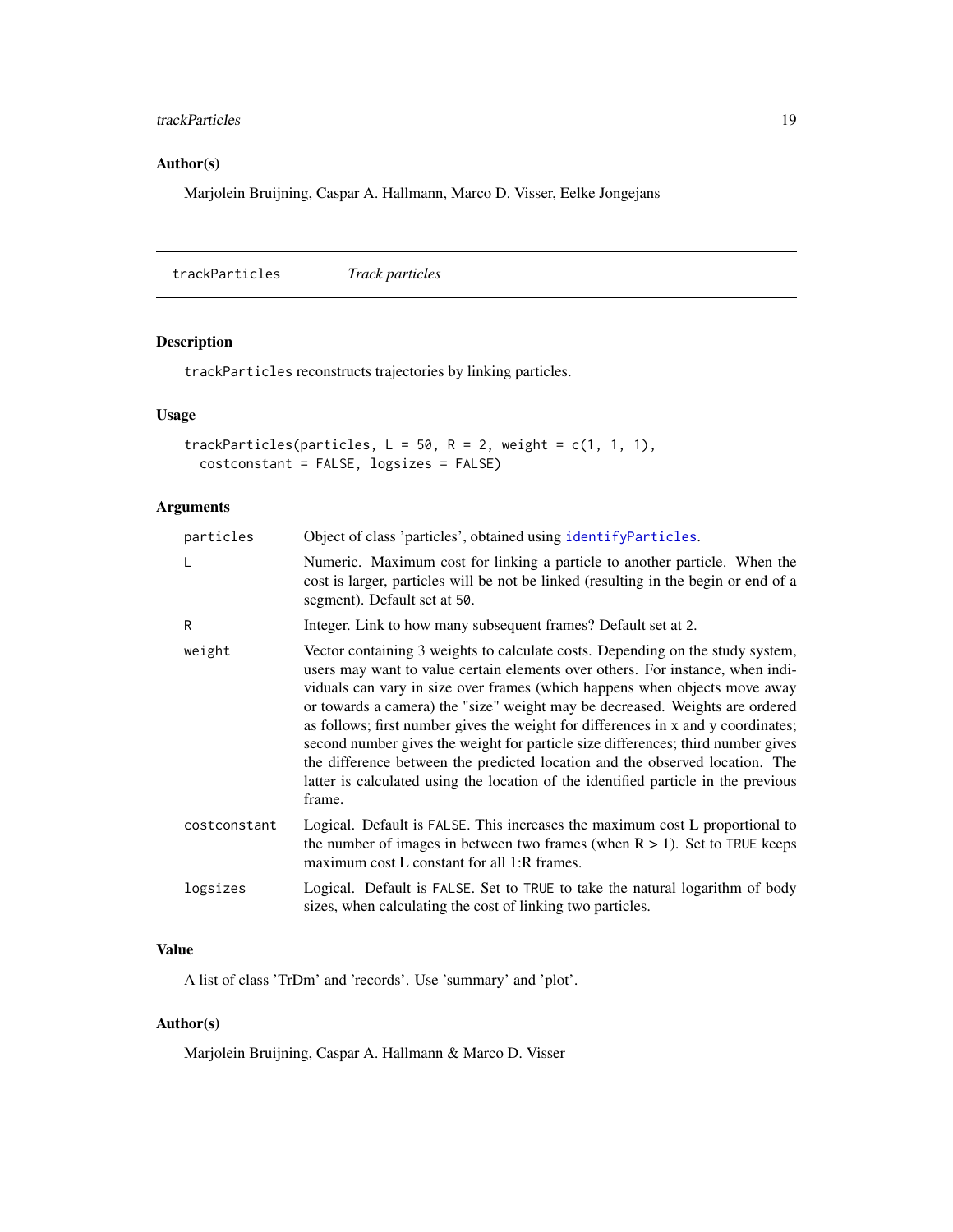# Examples

```
## Not run:
dir.create("images")
## Create image sequence
traj <- simulTrajec(path="images",
                    nframes=30,nIndividuals=20,domain="square",
                    h=0.01,rho=0.9,
                    sizes=runif(20,0.004,0.006))
## Load images
dir <- "images"
allFullImages <- loadImages (dirPictures=dir,nImages=1:30)
stillBack <- createBackground(allFullImages,method="mean")
allImages <- subtractBackground(stillBack)
partIden <- identifyParticles(allImages,threshold=-0.1,
                                   pixelRange=c(3,400))
records <- trackParticles(particles,L=40,R=2)
summary(records)
plot(records,type="trajectories")
## End(Not run)
```
update.particles *Update identified particles.*

# Description

Apply trained artificial neural network to particleStat object.

#### Usage

```
## S3 method for class 'particles'
update(object, neuralnet, pca = TRUE,
  colorimages = NULL, sbg = NULL, ...)
```
# Arguments

| object      | Object of class 'nnTrackdemObject'.                                                                                                                              |
|-------------|------------------------------------------------------------------------------------------------------------------------------------------------------------------|
| neuralnet   | Trained neural net obtained from testNN                                                                                                                          |
| pca         | Logical. By default TRUE, indicating that a principal component analysis is per-<br>formed on the predictors.                                                    |
| colorimages | An array with the original full color images, in order to plot on the original<br>images, obtained by loadImages. By default the original color images are used. |
| sbg         | Images subtracted from background, as obtained by subtractBackground. By<br>default, the original subtracted images are used.                                    |
| $\ddots$    | further arguments passed to or from other methods.                                                                                                               |

<span id="page-19-0"></span>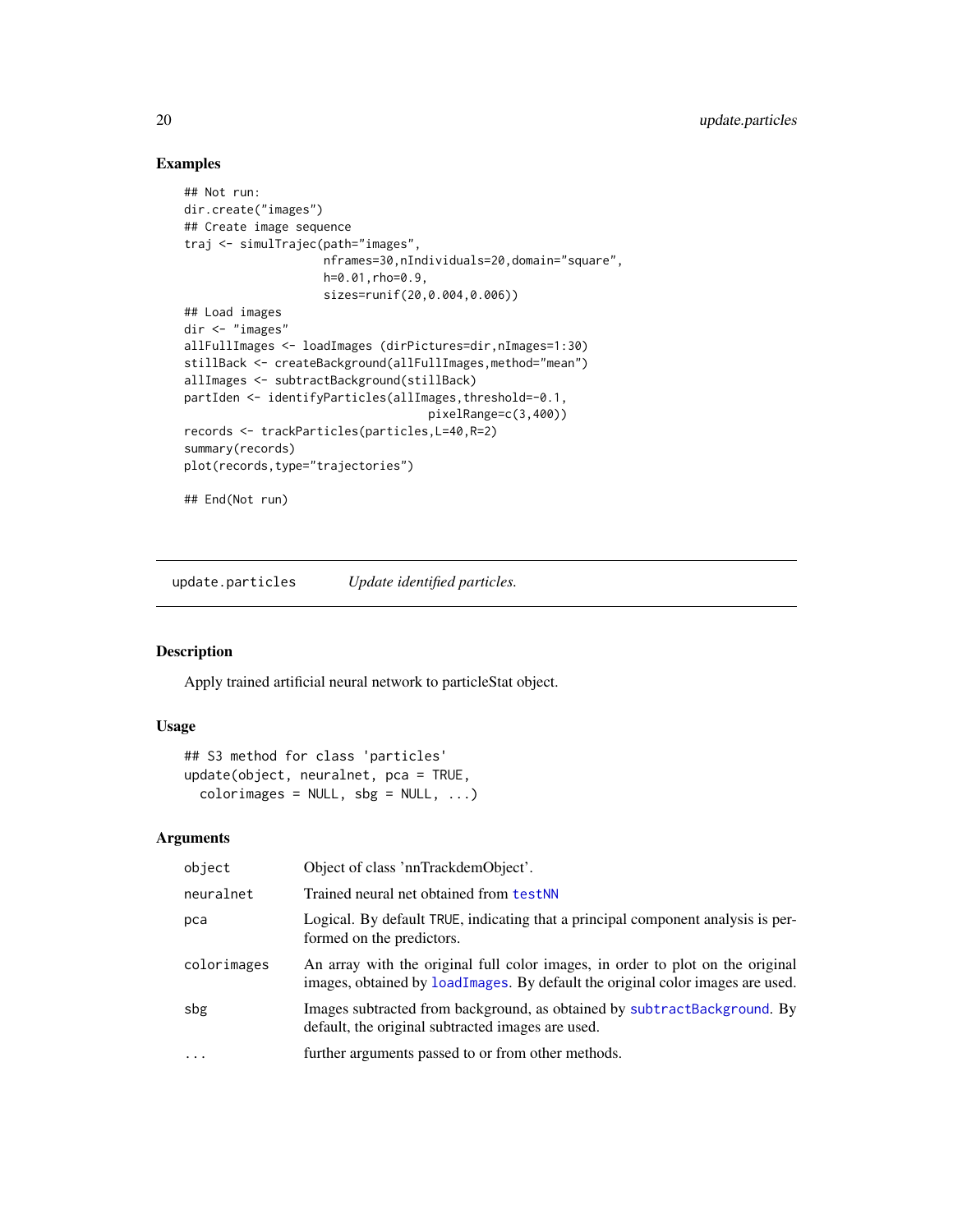# update.particles 21

### Value

Data frame class 'particles', containing updated particle statistics (excluding particles that have been filtered out by the neural net).

#### Author(s)

Marjolein Bruijning, Caspar A. Hallmann & Marco D. Visser

#### Examples

```
## Not run:
dir.create("images")
## Create image sequence
traj <- simulTrajec(path="images",
                    nframes=30,nIndividuals=20,domain='square',
                    h=0.01,rho=0.9,movingNoise=TRUE,
                    parsMoving = list(density=20, duration=10, size=1,
                                      speed = 10, colRange = c(0,1)),sizes=runif(20,0.004,0.006))
## Load images
dir <- "images"
allFullImages <- loadImages (dirPictures=dir,nImages=1:30)
stillBack <- createBackground(allFullImages,method="mean")
allImages <- subtractBackground(stillBack)
partIden <- identifyParticles(allImages,threshold=-0.1,
                                   pixelRange=c(3,400))
nframes <- 3
frames <- order(tapply(partIden$patchID,partIden$frame,length),
                decreasing=TRUE)[1:nframes]
mId <- manuallySelect(particles=partIden,frame=frames)
finalNN <- testNN(dat=mId,repetitions=10,maxH=4,prop=c(6,2,2))
partIdenNN <- update(particles=partIden,neuralnet=finalNN)
```
## End(Not run)